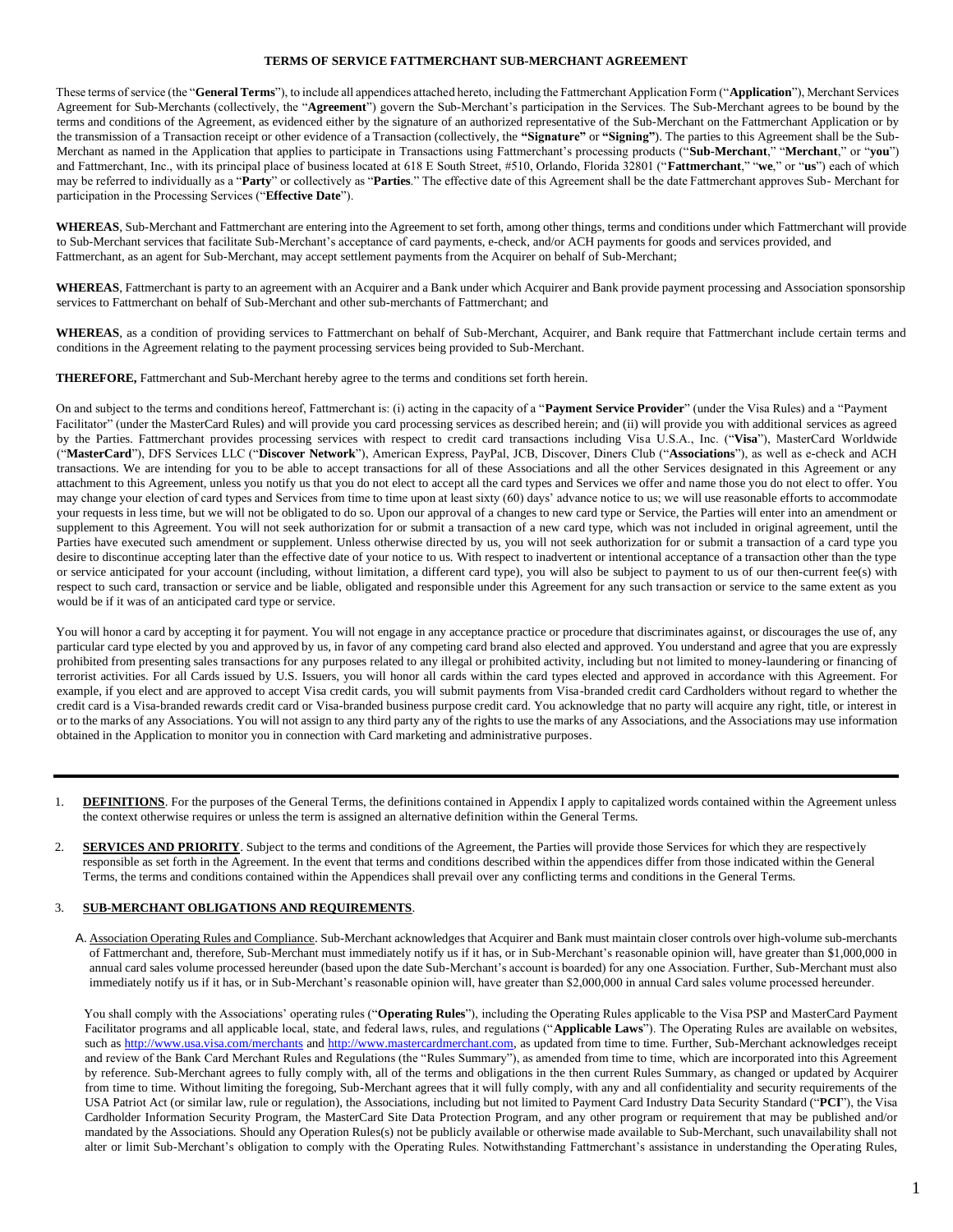SubMerchant expressly acknowledges and agrees that it is assuming the risk of Sub-Merchant's compliance with all provisions of the Operating Rules, regardless of whether Sub-Merchant have possession of those provisions. Both MasterCard and VISA make excerpts of their respective Operating Rules available on their internet sites. Sub-Merchant agrees that it will not take any action that could interfere with or prevent the exercise of this right by the Associations. In the event of any inconsistency between any provisions hereof and the Operating Rules, the Operating Rules will govern to the fullest extent possible under Applicable Laws.

- B. On an ongoing basis, you must promptly provide Fattmerchant with the current address of each location, all "doing business as" (DBA) names used by you, and a complete description of goods sold and services provided by you. You agree to provide Fattmerchant with 30 days' prior written notice of your intent to change your business form or entity in any manner (e.g., a change from a limited liability company to a corporation), and/or of your intent to sell all of its stock or assets to another entity. You may not use the Services for any service other than as set forth in this Agreement.
- C.Identify Sub-Merchant**.** To the extent Sub-Merchant interacts with Cardholder, Sub-Merchant will prominently and unequivocally inform the Cardholder of the identity of the Sub-Merchant at all points of interaction so that the Cardholder readily can distinguish the Sub-Merchant from any other party, such as a supplier of products or services to Sub-Merchant, including Fattmerchant. Further, Sub-Merchant must ensure that the Cardholder understands who is responsible for the card transaction, including delivery of the products (whether physical or digital) or provision of the services that are the subject of the card transaction, and for customer service and dispute resolution, all in accordance with the terms applicable to the card transaction.
- D. Third Parties. Fattmerchant and Sub-Merchant may use one or more third party service providers ("TPSP's") in connection with the Services and/or the processing of some or all of its Card transactions. In no event shall Sub-Merchant use a TPSP unless such TPSP is compliant with PCI and/or the Payment Application Data Security Standard ("PA-DSS"), depending on the type of TPSP, as required by the Operating Rules. Sub-Merchant acknowledges and agrees that Sub-Merchant shall cause its TPSP to complete any steps or certifications required by any Association (e.g., registrations, PA-DSS, PCI, audits, etc). Sub-Merchant shall cause its TPSP to cooperate with Acquirer in completing any such steps or certifications (if applicable), and in performing any necessary due diligence on such TPSP. Sub-

Merchant shall be solely responsible for any and all applicable fees, costs, expenses and liabilities associated with such steps, registrations and certifications. Sub-Merchant shall bear all risk and responsibility for conducting Sub-Merchant's own due diligence regarding the fitness of any TPSP(s) for a particular purpose and for determining the extent of such TPSP's compliance with the Operating Rules and applicable law. Sub-Merchant expressly agrees that neither Acquirer, Bank, or Fattmerchant shall in any event be liable to Sub-Merchant or any third party for any actions or inactions of any TPSP used by Sub-Merchant, even if Acquirer, Bank or Fattmerchant introduced or recommended such TPSP.

- E. Operating Account. Sub-Merchant shall establish an Operating Account at a financial institution of Sub-Merchant's choice prior to processing any payments. The Operating Account shall be utilized for deposits from Payment Card or eCheck Processing Transactions. Sub-Merchant shall advise Fattmerchant of the name and address of the financial institution, routing number and account number of the account. Sub-Merchant authorizes Fattmerchant to debit fees and charges from the Operating Account either daily, monthly or at other times deemed appropriate by Fattmerchant through the ACH Network or by a manual debit of the account.
- F. Maintenance of the Operating Account. Sub-Merchant shall maintain the Operating Account throughout the term of this Agreement, to include any extensions or renewals thereof. Sub-Merchant shall, at all times, maintain sufficient funds in the Operating Account to ensure that all credit Entries originated and returns of debit Entries originated, as well as any and all fees, charges, and costs provided for under the Agreement are paid, including any reserve requirements set by Fattmerchant in accordance with this Agreement.
- G.Sub-Merchant Authorization and Waiver. Sub-Merchant authorizes Fattmerchant to make deposits to or withdrawals from the Operating Account in order to perform the Fattmerchant services hereunder. Fattmerchant will have no signatory or ownership rights in the Operating Account and will have no right to negotiate or assert ownership rights in deposited funds. Sub-Merchant shall be responsible for all Bank charges and Sub-Merchant agrees to sign any other additional documents to authorize the deposits and withdrawals, including without limitation, ACH Transactions required for Fattmerchant to perform its services hereunder.
- H. Retention of Sales Information. Sub-Merchant, or the financial institution at which the Operating Account is held, shall maintain Transaction records for a period of at least one year after the date of sales related to Fattmerchants' services hereunder.

## 4. **SECURITY INTEREST; RESERVE; SETOFF RIGHTS.**

- A. Security Interest and Lien. Sub-Merchant hereby grants a security interest and lien upon the Operating Account or any substitute account now and in the future and all proceeds thereof to Fattmerchant to secure all fees, costs, and charges due in accordance with this Agreement, including all fees indicated in the Fattmerchant Application or any other agreement between you and Fattmerchant, including without limitation, Chargebacks, Return Entries, refunds and Association fees or fines (the "Amounts Due"). In the exercise of its rights with regard to the security interest and lien, Fattmerchant may only debit the Operating Account to the extent of the then existing amounts due and shall only do so if Fattmerchant becomes reasonably concerned about whether the Sub-Merchant will otherwise fulfill its financial obligations. Sub-Merchant shall provide such documentation as required by Fattmerchant in connection with the security interest and lien. The security interest and lien granted herein shall survive the termination of this Agreement until all amounts due are determined and paid in full. Sub-Merchant hereby authorizes Fattmerchant to prepare all documents or to take other actions reasonably necessary to perfect its security interest or lien in the Operating Account or any substitute account therefor.
- B. Establishment of Reserve Account. We may withhold funds by temporarily suspending or delaying payouts of proceeds to you and/or designate an amount of funds that you must maintain in your Operating Account or in a separate reserve account ("**Reserve**") to secure the performance of your obligations under any agreement between you and Fattmerchant. We may require a Reserve for any reason related to your use of the Services. The Reserve will be in an amount as reasonably determined by us to cover potential losses to Fattmerchant. The Reserve may be raised, reduced or removed at any time by Fattmerchant, in its sole discretion, based on your payment history, a credit review, the amount of any arbitration award or court judgment against you in Fattmerchant's favor, or otherwise as Fattmerchant or Acquirer may determine or require. If you do not have sufficient funds in your Reserve, we may fund the Reserve from any funding source associated the Services, including any funds (a) deposited by you, (B) due to you, or (c) available in your Operating Account, or other payment instruction registered with us. You authorize us to make any withdrawals on debits from the Reserve or your Operating Account, without prior notice to you, to collect amounts that you owe us. You shall have no ability to make withdrawals from the Reserve Account without the written consent of Fattmerchant.
- C.Funding of Reserve Account. The Reserve Account may be funded by deduction from payments due Sub-Merchant, a charge against the Operating Account, or against any of Sub-Merchant's accounts at the financial institution at which Sub-Merchant maintains the Operating Account. Subject to Fattmerchant's approval and agreement, the reserve may be funded by an irrevocable letter of credit. The amount required to be maintained in the Reserve Account and the terms and conditions for maintaining the account shall be established by Fattmerchant in its discretion.
- D.Additional Reserve. Upon termination of this Agreement, Fattmerchant may require an additional reserve to cover possible indebtedness to Fattmerchant for Transactions initiated prior to termination. This Reserve Account will be maintained for a minimum of six (6) months from the termination date or until such time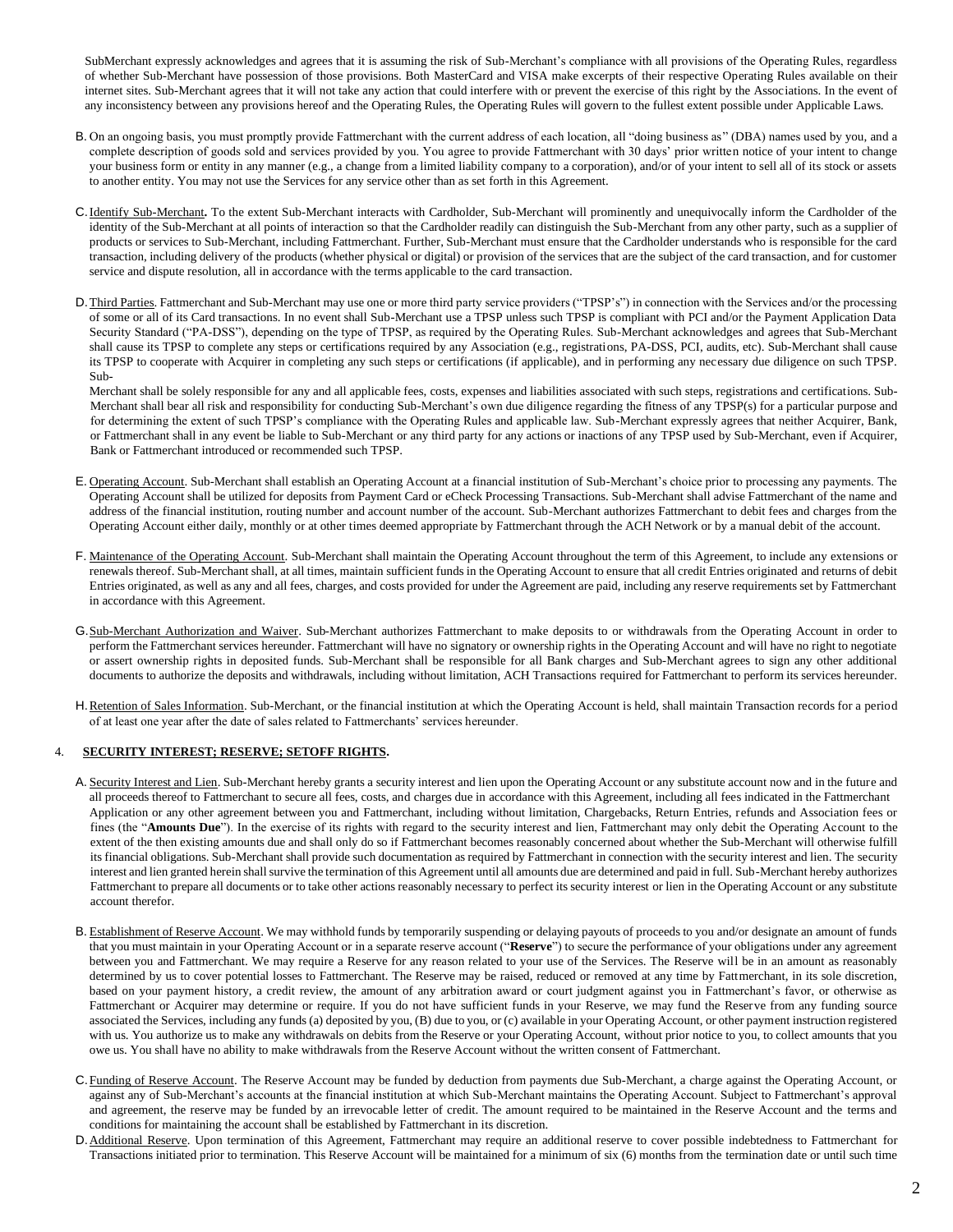as Fattmerchant determines that the release of the funds to Sub-Merchant is prudent, in the best interest of Fattmerchant, commercially reasonable and Sub-Merchant's account with Fattmerchant is fully resolved. Upon expiration of this period, any balance remaining in the Reserve Account will be paid to Sub-Merchant. Fattmerchant will inform Sub-Merchant in writing of any charges debited to the Reserve Account during this period.

- E. Set-Off Rights. To the extent permitted by law, we may set off against the proceeds for any obligation you owe us under any agreement with Fattmerchant (i.e., Chargebacks or refunds). If you owe us an amount that exceeds your cumulative incoming proceeds, we may debit the Operating Account. Your failure to fully pay amounts that you owe us on demand will be a breach of these terms. You are liable for any of our costs associated with collection in addition to any amounts owed, including attorneys' fees and expenses, collection agency fees, and any applicable interest.
- F. Auditing and Credit Investigation. Sub-Merchant authorizes Fattmerchant, or its respective agents to investigate the background and personal credit history of any of the principals and employees associated with Sub-Merchant's business from time to time, and to obtain a business report on Merchant's business from Dunn & Bradstreet or any company providing a similar service. Fattmerchant may terminate this Agreement if the information received in any investigation is unsatisfactory in Fattmerchant's sole discretion. Fattmerchant may also audit from time to time Sub-Merchant's compliance with the terms of this Agreement. Sub-Merchant shall provide all information requested by Fattmerchant necessary to complete the audit. Upon Fattmerchant's request, Sub-Merchant shall provide all of its books and records, including financial statements for Sub-Merchant and personal financial statements for all guarantors. Sub-Merchant authorizes Fattmerchant to make onsite visits to any and all of the Sub-Merchant's locations with regard to all information necessary or pertinent to the Services.

## 5. **SUB-MERCHANT REPRESENTATIONS AND WARRANTIES**.

- A. Without limiting any other warranties hereunder, you represent, warrant and covenant with us and with the submission of each card transaction, the following representations, warranties and/covenants:
	- A. Each transaction is genuine and arises from a bona fide transaction, permissible under the Operating Rules and Applicable Law, by the Cardholder directly with you;
	- B. Each transaction represents a valid obligation for the amount shown on the sales draft and does not involve the use of a card for any other purpose;<br>C. Each transaction represents an obligation of the related Cardholder
	- Each transaction represents an obligation of the related Cardholder for the amount of the transaction;
	- D. The amount charged for each Card Transaction is not subject to any dispute, set off or counterclaim;<br>E. Each transaction amount is only for respective merchandise or services (including taxes, but without a
	- E. Each transaction amount is only for respective merchandise or services (including taxes, but without any surcharge) sold, leased, or rented to a Cardholder by you and, except for any delayed delivery or advance deposit transactions expressly authorized by this Agreement, that merchandise or service was actually delivered to or performed for the Cardholder entering into that transaction simultaneously upon your accepting and submitting that transaction for processing;
	- F. With respect to each transaction, you have no knowledge or notice of any fact, circumstance, or defense which would indicate that such transaction is fraudulent or not authorized by the related Cardholder or which would otherwise impair the validity or collectability of that Cardholder's obligation arising from that transaction or relieve that Cardholder from liability with respect thereto; G. Each transaction is made in accordance with this Agreement and Applicable Law; and
	- H. Each sales draft is free of any alternation not authorized by the related Cardholder.

Further, you are authorized to carry on your own business as it is conducted and to enter into this Agreement. You further represent that no other authorizations, consents, or approvals are required in connection with the validity and enforceability of this Agreement or your execution, delivery, and performance of this Agreement. You have not changed the nature of your business, card acceptance practices, delivery methods, return policies, or types of products or services sold requiring a different merchant category code under Operating Rules, in a way not previously disclosed to us. You will use the Services only for your own proper business purposes and will not resell, directly or indirectly, any part of the Services to any person. You, or your third-party service providers, have not filed, or intend to file, a bankruptcy petition not previously disclosed to us. All information and data you provide to us, or for which you engage a third party to provide to us, is complete, truthful, accurate, valid, your lawful property, and you have the right to communicate such information. You own or otherwise have the full right and authority to use and disseminate all information, data, graphics, text, video, music, or other intellectual property which forms a part of your website, or which you use in your advertising. You and your third-party service providers are legally authorized to sell any product or services offered and have obtained all necessary regulatory approvals and certificates (hereafter, "Certificates"). You will provide us any copies of Certificates immediately upon receipt of our request.

## **6. TERM AND TERMINATION.**

- A. Term. This Agreement shall become effective on the Effective Date, and, unless sooner terminated in accordance with this Agreement, shall remain in effect for a term of three (3) years (the "**Initial Term**"). At the end of the Initial Term, this Agreement shall renew automatically for successive terms of one year, unless either Party provides written notice of termination to the other Party as set forth herein. All existing obligations, warranties, indemnities, and agreements with respect to Transactions entered into before such termination shall remain in full force and effect and Sub-Merchant shall remain liable for all obligations to any Payor, Fattmerchant incurred prior to the termination of this Agreement.
- B. Termination of Services. Fattmerchant and/or the Associations may terminate your use of the Services and/or this Agreement at any time for any reason. Any termination of these terms does not relieve you of obligations to pay fees or costs accrued prior to termination, Chargebacks, and any other amounts owed to us as provided in this Agreement, including the General Terms, or any other agreement between you and Fattmerchant. Any funds that we are holding in custody for you at the time of closure, less any applicable fees, will be paid out according to your payout schedule, subject to other conditions in this Agreement. If an investigation is pending at the time you close your Fattmerchant account, we may hold your funds as described herein. If you are later determined to be entitled to some of the funds, we will release those holds for you.
- C. Suspension of Services. Fattmerchant may, in its sole discretion, suspend the Services at any time in its reasonable discretion upon notice to you. Fattmerchant may selectively terminate one or more of Sub-Merchant's approved locations or certain Services without terminating this Agreement. Sub-Merchant's obligations with respect to any Transaction shall be deemed incurred and existing on the posted transaction date of the Transaction.
- D. Deconversion Fees. If this Agreement is terminated and Sub-Merchant requests assistance from Fattmerchant with moving to a new processor, Sub-Merchant agrees to pay Fattmerchant for its then-fees associated with such deconversion services as provided by Fattmerchant; provided, however, in no event shall Fattmerchant be obligated to provide deconversion services to Sub-Merchant, regardless of the scope of such request. Sub-Merchant agrees to pay Fattmerchant any and all fees associated with the deconversion process, including but not limited to a one-time \$750 processing deconversion fee.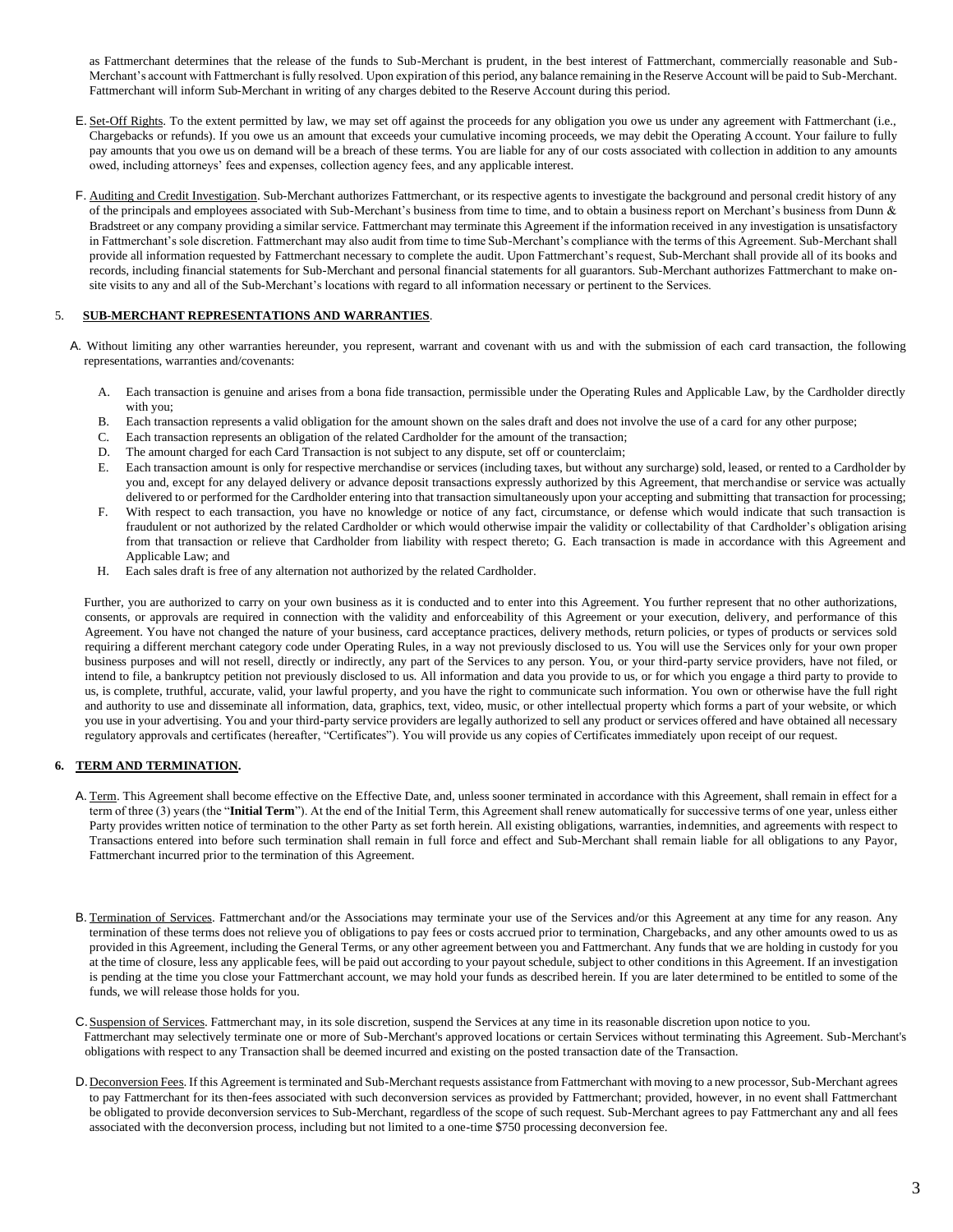- E. Notwithstanding anything to the contrary, Sub-Merchant shall also reimburse Fattmerchant for any damage, loss or expense incurred by Fattmerchant as a result of a breach by Sub-Merchant, including any damages set forth in any addendum and/or schedule and/or exhibit hereto and including all past due, unpaid and/or future invoices for services rendered by Fattmerchant in connection with this Agreement. All such amounts shall be due and payable by Sub-Merchant upon demand.
- **7. FEES**. Sub-Merchant agrees to pay all fees, including, but not limited to processing fees, monthly service fees and set-up fees as specified on the Fattmerchant Application and/or Fattmerchant website, and in accordance with this Agreement and any other agreement between you and Fattmerchant. Sub-Merchant also agrees to pay Fattmerchant, as applicable, the amount of any fees, charges, or penalties assessed against Fattmerchant, as applicable, by any Association, Issuer, Acquirer, Bank. NACHA, or any other third party. This Agreement subjects you to a Minimum Monthly Bill of \$25 and a PCI non-compliance Fee of \$35, unless otherwise noted on the Application. If applicable, we may also assess the ACH/DBA and Chargeback/Inquiry Fees listed on the Application for administrative services.
	- A. Third Party Assessments. Notwithstanding any other provision of this Agreement, Sub-Merchant shall be responsible for all amounts imposed or assessed to Sub-Merchant, Fattmerchant, Acquirer, or Bank in connection with this Agreement by third parties such as, but not limited to, Associations and third-party service providers (including telecommunication companies) to the extent that such amounts are not the direct result of the gross negligence or willful misconduct of Acquirer, Bank or Fattmerchant, as applicable. Such amounts include, but are not limited to, fees, fines, assessments, penalties, loss allocations etc. Any changes or increases in such amounts shall automatically become effective upon notice to Sub-Merchant. In the event that Acquirer assesses Fattmerchant with the cost of funds associated with a circumstance where Acquirer, for whatever reason, advances settlement or any amounts and/or delays the assessment of any fees, Sub-Merchant shall be fully responsible for any portion of such assessment that is attributable to the Services for Sub-Merchant.
	- B. Late Fees. If Sub-Merchant does not pay sums due to Fattmerchant within 30 days of the invoice date, Fattmerchant may charge and Merchant agrees to pay a late fee of 1.5% per month on the outstanding balance, or the highest amount allowed by law, whichever is less.
	- C.Collection Charges. Should Fattmerchant take any action against Sub-Merchant to collect sums due hereunder, Sub-Merchant agrees to pay all costs associated with

such collection efforts, including but not limited to reasonable attorney's fees.

D. Taxes, Information Filings and Backup Withholding. Sub-Merchant agrees to pay all federal, state, and local sales, use, income, property and excise taxes, which may be assessed in connection with the Services and related products provided under this Agreement. Sub-Merchant agrees and understands that Fattmerchant or its designee will provide information reporting to the Internal Revenue Services and applicable state treasurers for all reportable payment transactions of Sub-Merchant as defined in IRC § 6050W. If necessary, Fattmerchant or its designee will conduct backup withholding on the revenue generated by the reportable payment transactions of the Sub-Merchant.

#### **8. INDEMNIFICATION AND LIMITATIONS OF LIABILITY**.

A. Indemnification. Sub-Merchant shall indemnify, defend, and hold harmless Fattmerchant, and its directors, officers, employees, affiliates and agents from and against all proceedings, claims, losses, damages, demands, liabilities and expenses whatsoever, including all reasonable legal and accounting fees and expenses and all reasonable collection costs, incurred by Fattmerchant, its directors, officers, employees, affiliates and agents resulting from or arising out of the Services in this Agreement, Sub-Merchant's payment activities, the business of Sub-Merchant or its customers, any sales transaction acquired by Acquirer or Member Bank, any noncompliance with the Operating Rules (or any rules or regulations promulgated by or in conjunction with the Associations) by Sub-merchant or its agents (including any TPSP), any issue, problems, or disputes between Acquirer and any Sub-merchant, or Bank and Sub-Merchant, any Data Incident, any infiltration, hack, breach, or violation of the processing system of Sub-merchants, TPSP, or any other third party processor or system, or by reason of any breach or nonperformance of any provision of this Agreement, on the part of Sub-Merchant, or its employees, agents, TPSPs, or customers. The indemnification obligations hereunder shall survive the termination of the Agreement.

"**Data Incident**" is defined as any alleged or actual compromise, unauthorized access, disclosure, theft, or unauthorized use of a Card or Cardholder information, regardless of cause, including without limitation, a breach of or intrusion into any system, or failure, malfunction, inadequacy, or error affecting any server, wherever located, or hardware or software of any system, through which Card information resides, passes through, and/or could have been compromised.

B. Limitation of Liability. Neither Party shall be liable for lost profits (except as expressly provided otherwise herein), lost business or any incidental, special, consequential or punitive damages (whether arising out of circumstances known or foreseeable by the other Party) suffered by such Party, their customers or any third party in connection with the Services. However, nothing in the foregoing sentence is in any way intended, and shall not be construed, to limit (i) Sub-Merchant's obligation to pay any fees, assessments or penalties due under this Agreement, including but not limited to those imposed by telecommunications services providers, VISA, MasterCard and/or other Association(s); or (ii) any damages due from Sub-Merchant related to the failure by Sub-Merchant to exclusively receive the Services from Fattmerchant; or (iii) Sub-Merchant's obligation to indemnify Fattmerchant pursuant to this Agreement. In no event will Fattmerchant be liable for any damages or losses (i) that are wholly or partially caused by Sub-Merchant, or its employees, agents, or TPSPs. Further, Fattmerchant shall not be liable to Sub-Merchant or Sub-Merchant's patients/customers or any other person for any of the following:

i. Any loss caused by a Transaction downgrade resulting from defective or faulty software or equipment; or ii. Any loss or liability resulting from the product or service of a third party.

- C.Limitation of Damages. FATTMERCHANT SHALL NOT BE LIABLE FOR ANY PUNITIVE, INDIRECT, SPECIAL, OR CONSEQUENTIAL LOSSES OR DAMAGES TO SUB-MERCHANT OR TO ANY THIRD PARTY IN CONNECTION WITH OR ARISING OUT OF THIS AGREEMENT OR ANY OF THE SERVICES TO BE PERFORMED BY FATTMERCHANT PURSUANT TO THIS AGREEMENT. IN NO CASE SHALL SUB-MERCHANT BE ENTITLED TO RECOVER DAMAGES FROM FATTMERCHANT BANK THAT EXCEED THE FEES RETAINED BY FATTMERCHANT FROM THIS AGREEMENT DURING THE ONE (1) MONTH PERIOD IMMEDIATELY PRIOR TO THE EVENT GIVING RISE TO THE CLAIM FOR DAMAGES.
- D. Warranty Disclaimer. SUB-MERCHANT ACKNOWLEDGES THAT FATTMERCHANT HAS NOT PROVIDED ANY WARRANTIES, EXPRESS OR IMPLIED, WRITTEN OR ORAL, INCLUDING, BUT NOT LIMITED TO, THE IMPLIED WARRANTIES OF MERCHANTABILITY AND FITNESS FOR PURPOSE WITH RESPECT TO THE SERVICES PROVIDED HEREIN. SHOULD THERE BE ERRORS, OMISSIONS, INTERRUPTIONS, OR DELAYS RESULTING FROM FATTMERCHANT'S PERFORMANCE OR FAILURE TO PERFORM OF ANY KIND, FATTMERCHANT'S LIABILITY SHALL BE LIMITED TO CORRECTING SUCH ERRORS, IF COMMERCIALLY REASONABLE. SUB-MERCHANT HEREBY ACKNOWLEDGES THAT THERE ARE RISKS ASSOCIATED WITH THE ACCEPTANCE OF CARDS AND SUB-MERCHANT HEREBY ASSUMES ALL SUCH RISKS EXCEPT AS MAY BE EXPRESSLY SET FORTH HEREIN.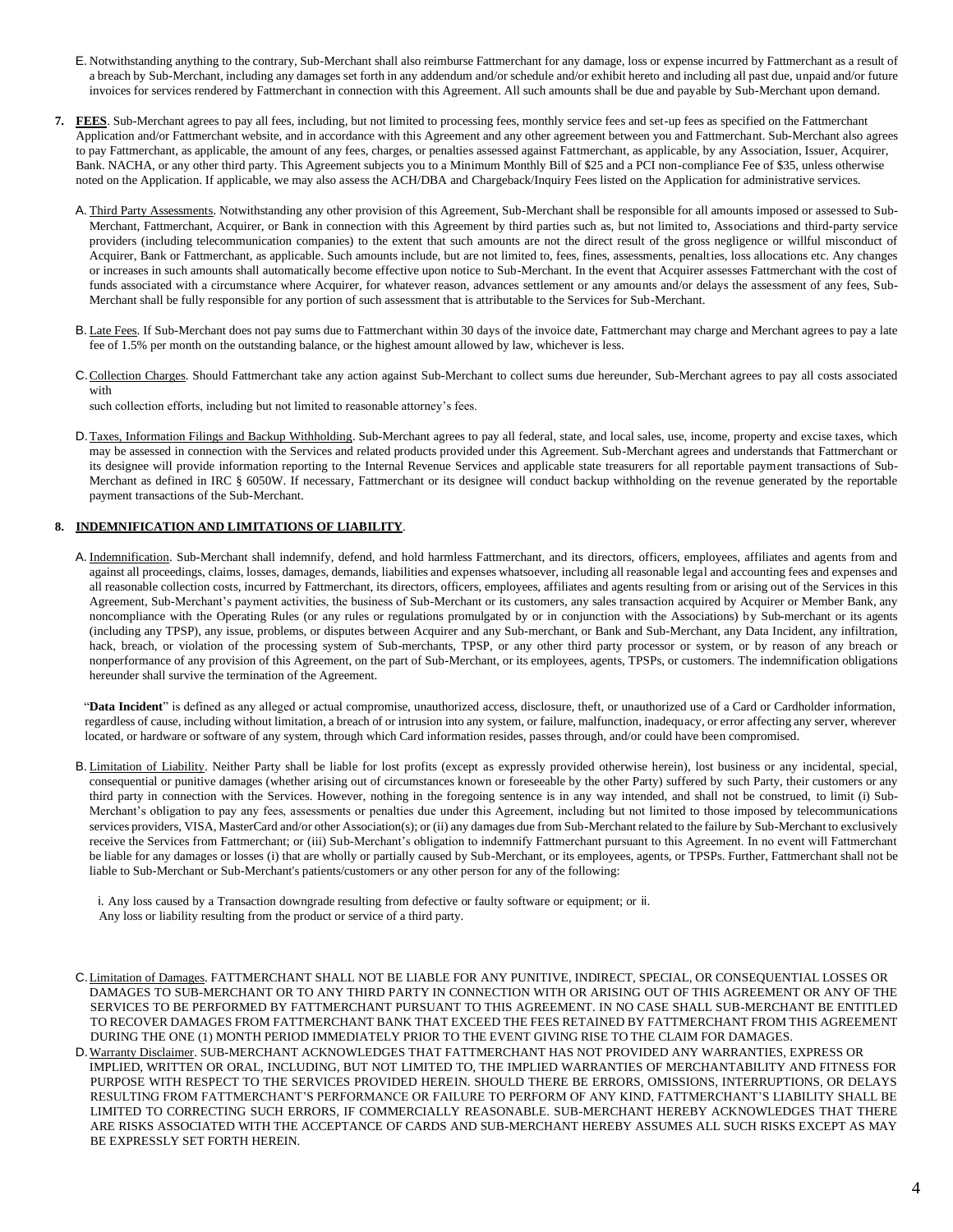**9. NOTICE**. Except for notices provided by Fattmerchant to Sub-Merchant on the Sub-Merchant Statement, all notices, requests, demands or other instruments, which may be or are required to be given by any Party herein, shall be in writing and each shall be deemed to have been properly given (i) three Business Days after being sent by certified mail, return receipt requested or (ii) upon delivery by a nationally recognized overnight delivery service to the addresses listed herein for the respective Parties. Notices shall be addressed as follows:

If to Fattmerchant: Fattmerchant, Inc. 618 E South Street, #510 Orlando, Florida 32801 Attn: Legal

If to Sub-Merchant:

The address a provided for in the Fattmerchant Application

Any Party may change the address to which subsequent notices are to be sent by notice to the other Parties given as set forth above in this Section.

**10. EXCLUSIVITY.** Fattmerchant reserves the right to enter into other agreements pertaining to the Services with others including without limitation other merchants, payment processors, or banks.

#### **11. AMENDMENTS**.

- A. Fees and Charges. Pass-through charges from third parties, including, but not limited to, Payment Card Processing assessments and interchange or ACH related fees may be changed by such third parties from time to time. Fattmerchant will provide Sub-Merchant with as much notice as is reasonably possible in the event of any such changes in pass-through charges. From time to time and at its sole discretion, Fattmerchant may change all non-pass through rates, fees and charges set forth in the Agreement. Fattmerchant will provide a minimum of 30 days written notice to Sub-Merchant of all amendments to non-pass through rates, fees, and charges. Notice may be given on the Sub-Merchant Statement.
- B. Amendment by Fattmerchant. Fattmerchant may amend or modify this Agreement and any such amendment or modification will be effective and binding on Sub-Merchant upon notice. Sub-Merchant's continued use of Services after the effective date of any such amendment or modification shall signify Sub-Merchant's acceptance of, and agreement to, abide by the terms and conditions contained in any such amendment or modification.

#### **12. MISCELLANEOUS**.

- A. Rights to Dispute Charges; Reports; Invoices. You expressly agree that your failure to notify us that you have not received any settlement funds within three (3) business days from the date that settlement was due to occur, or fail to reject any report, notice, or invoice within thirty (30) business days from the date the report or invoice is made available to you, shall constitute your acceptance of the same. In the event you believe that Fattmerchant has failed in any way to provide the Services, you agree to provide Fattmerchant with written notice, specifically detailing any alleged failure, within sixty (60) days of the date on which the alleged failure first occurred.
- B. Investigations. Sub-Merchant shall assist Fattmerchant in any and all investigations of Transactions in a timely manner and will provide written reports of investigated transactions to Fattmerchant upon Fattmerchant's request.
- C. Confidentiality. Neither Party shall disclose to any third Party the Confidential Information disclosed by the other Party and shall not use any such Confidential Information for any purpose other than the purpose for which it was originally disclosed to the receiving Party. Each Party agrees to treat Confidential Information with the same degree of care and security as it treats its most confidential information, but in no circumstance less than a reasonable degree of care. Each Party may disclose such Confidential Information to employees and agents who require such knowledge to perform services under this Agreement, provided that such employees and agents are subject to obligations of confidentiality in regard to the protection of the Confidential Information no less binding than those set forth herein. Confidential Information shall not include information that (i) is known to the receiving Party at the time it receives Confidential Information; (ii) has become publicly known through no wrongful act of the receiving Party; (iii) has been rightfully received by the receiving Party from a third Party authorized to make such communication without restriction; (iv) has been approved for release by written authorization of the disclosing Party; or (v) is required by law to be disclosed. In the event either Party receives a subpoena or other validly issued administrative or judicial process requesting Confidential Information, the recipient shall promptly notify each other Party of such receipt and may, thereafter, comply with such subpoena or process to the extent permitted by law. The terms and conditions and commissions associated with this Agreement are specifically included in the definition of Confidential Information. The obligations of the Parties under this Section will survive termination of this Agreement for whatever reason, and will bind the Parties, their successors and assigns.
- D.Independent Contractor. In the performance of its duties herein, each Party shall be an independent contractor, not an employee or agent of the other Party.
- E. Cooperation. In their dealings with one another, each Party agrees to act reasonably and in good faith and to fully cooperate with each other in order to facilitate and accomplish the matters contemplated by this Agreement.
- F. Entire Agreement. This Agreement supersedes any other agreement, whether written or oral, that may have been made or entered into by any Party (or by any officer or officers of any Party) relating to the matters covered herein and constitutes the entire agreement of the Parties hereto. In the event that there is a conflicting term between the Merchant Application and the General Terms, the General Terms supersede the Fattmerchant Application.
- G. Assignment. This Agreement may not be assigned by Sub-Merchant without the prior written consent of Fattmerchant. A change in control of Sub-Merchant as a result of a sale, reorganization, merger or otherwise, shall be deemed an assignment and shall require the written consent of Fattmerchant.
- H. Captions. Captions in this Agreement are for convenience of reference only and are not to be considered as defining or limiting in any way the scope or intent of the provisions of this Agreement.
- I. Governing Law, Arbitration. This Agreement shall be governed and construed in accordance with the laws of the State of Florida without regard to its principles of conflict of laws. Any controversy or claim arising out of or relating to this contract, or the breach thereof, shall be settled by arbitration administered by the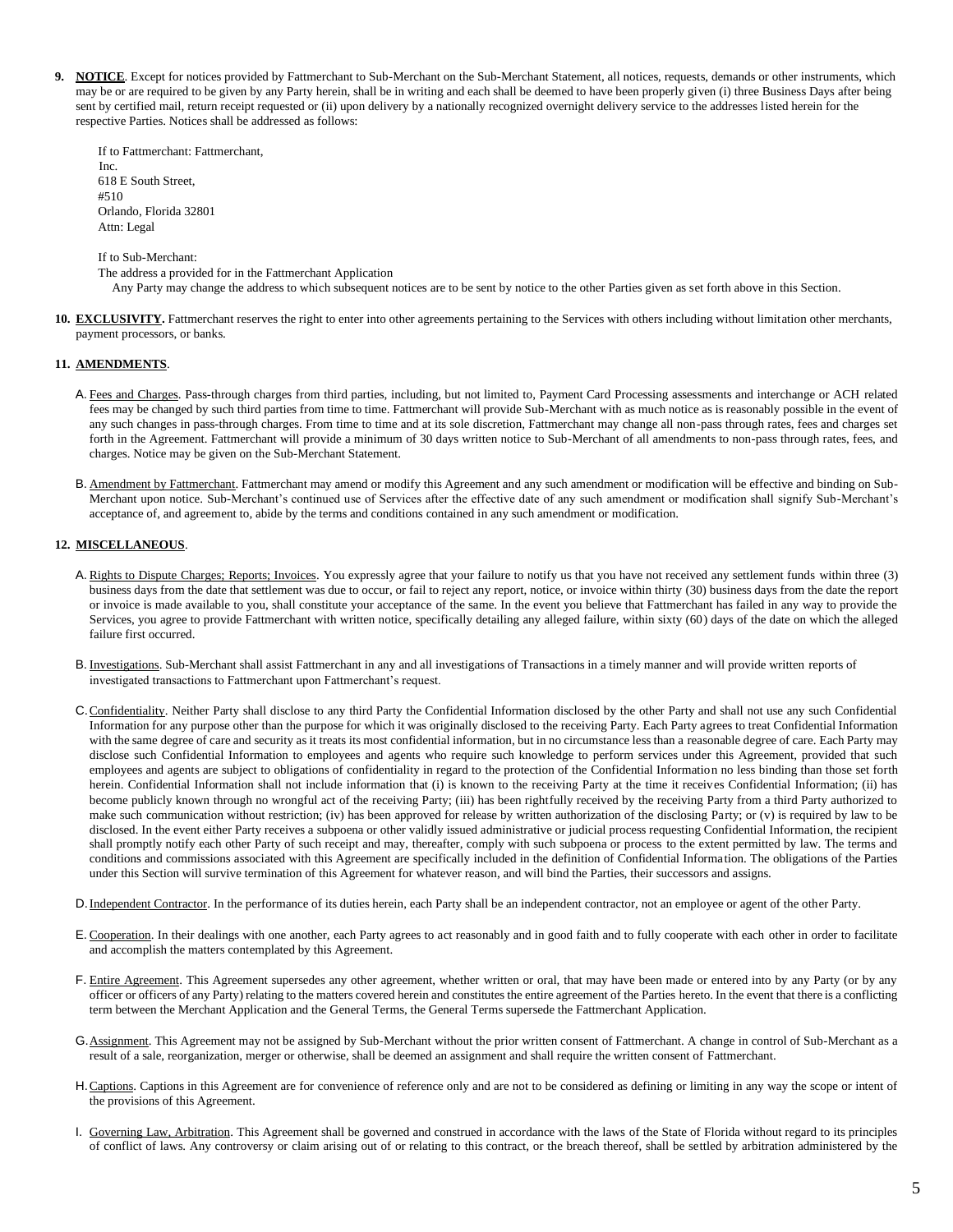American Arbitration Association under its Commercial Arbitration Rules. The number of arbitrators shall be one. The place of arbitration shall be in Florida. Judgment on the award rendered by the arbitrator may be entered in any court having jurisdiction thereof.

- J.Power of Attorney. Sub-Merchant appoints Fattmerchant as its attorney-in-fact to execute such documents as necessary or desirable to accomplish perfection of any security interests. The appointment is coupled with an interest and shall be irrevocable as long as Sub-Merchant owes any amount to Fattmerchant.
- K. Attorneys' Fees. If Fattmerchant takes legal action against Sub-Merchant for any amounts due to Fattmerchant or if Sub-Merchant is required to indemnify Fattmerchant pursuant to this Agreement, Sub-Merchant shall pay reasonable costs and attorneys' fees incurred by Fattmerchant whether suit is commenced or not. Attorneys' fees are due whether or not an attorney is an employee of Fattmerchant, or its affiliates.
- L. Setoff. In addition to any other legal or equitable remedy available to it in accordance with this Agreement or by law, Fattmerchant may set off any amounts due to Fattmerchant under this Agreement against (i) any amounts which Fattmerchant would otherwise deposit to the Operating Account, (ii) any other amounts Fattmerchant may owe Sub-Merchant under this Agreement, or (iii) against any property of Sub-Merchant in the possession or control of Fattmerchant.
- M. No Waiver. Any delay, waiver, or omission by a Party to exercise any right or power arising from any breach or default of the other Party in any of the terms, provisions or covenants of this Agreement shall not be construed to be a waiver of any subsequent breach or default of the same or any other terms, provisions or covenants on the part of the Party. Any waiver shall not be deemed to modify any of the terms of the Agreement. All remedies afforded by this Agreement for a breach hereof shall be cumulative.
- N. Bankruptcy. Sub-Merchant shall notify Fattmerchant within five days upon filing of voluntary or involuntary bankruptcy proceedings by or against Sub-Merchant. The Parties acknowledge that this Agreement constitutes an extension of financial accommodations by Fattmerchant to Sub-Merchant within the meaning of Section 365 of the Bankruptcy Code. The right of Sub-Merchant to receive any amounts due from Fattmerchant hereunder is expressly subject and subordinate to Chargebacks, Return Entries, recoupment, lien, set-off and security interest rights of Fattmerchant regardless of whether such Chargebacks, Return Entries, recoupment, lien, set-off and security interest rights are claims that are liquidated, unliquidated, fixed, contingent, matured, or un-matured.
- O.Compliance with Laws. Sub-Merchant represents and warrants that it has obtained all necessary regulatory approvals, certificates and licenses to provide any services it intends to offer and that it is in compliance with the regulations of the Federal Trade Commission and the Federal Communications Commission and shall comply with all present and future federal, state and local laws and regulations of the United States pertaining to Transactions, including, without limitation, the Federal Fair Credit Reporting Act, the Federal Truth-in-Lending Act, the Electronic Fund Transfers Act, the Federal Equal Credit Opportunity Act, as amended, and the

Telephone Disclosure and Dispute Resolution Act, the Health Insurance Portability and Accountability Act of 1996 ("**HIPAA**"), the Standards for Privacy of Individually Identifiable Health Information (the "**Privacy Rule**") and the Standards for Security of Electronic Protected Health Information (the "**Security Rule**") promulgated thereunder, the Health Information Technology for Economic and Clinical Health Act (Division A, Title XIII and Division B, Title IV, of the American Recovery and Reinvestment Act of 2009, Pub. L. 111-5) (the "**HITECH Act**") and the regulations implementing the HITECH Act, as applicable. Notwithstanding anything to the contrary and for the avoidance of doubt, the services provided by Fattmerchant may not be used as an electronic medical records system and shall be used only for financial transactions.

- P. Survival. In the event of termination, all obligations of Sub-Merchant incurred or existing under this Agreement prior to termination shall survive the termination.
- Q. Force Majeure. Fattmerchant shall be excused from performing any of its obligations under this Agreement that are prevented or delayed by any occurrence not within Fattmerchant 's control including, but not limited to, strikes or other labor matters, destruction of or damage to any building, natural disasters, accidents, war, riots, emergency conditions, interruption of transmission or communications facilities, equipment failure, or any regulation, rule, law, ordinance or order of any federal, state or local government authority.
- R. Severability. If any provisions of this Agreement shall be held, or deemed to be, or shall, in fact, be, inoperative or unenforceable as applied in any particular situation, such circumstance shall not have the effect of rendering any other provision or provisions herein contained invalid, inoperative, or unenforceable to any extent whatsoever. The invalidity of any one or more phrases, sentences, clauses or sections herein contained shall not affect the remaining portions of this Agreement or any part hereof. It is the Parties' desire that if any provision of this Agreement is determined to be ambiguous, then the rule of construction that such provision is to be construed against its drafter shall not apply to the interpretation of the provision.
- S. Personal Guaranty. In exchange for Fattmerchant's acceptance of this Merchant Agreement, the Guarantor hereby agrees to personally guarantee (the "Guaranty") all Obligations (defined within this Agreement) when due, on a joint and several basis. The term "Obligation" is used in its most comprehensive sense and shall mean to include all indebtedness, debts and liabilities (including principal, interest, late charges, collection costs, attorneys' fees and the like) incurred by SubMerchant under this Agreement, whether Sub-Merchant created the obligation alone or with others, and whether Sub-Merchant is primarily or secondarily responsible. It includes all payment obligations, indemnification obligations, and indebtedness Sub-Merchant incurs arising from or related to the Transactions or the Services under this Agreement. Each Guarantor individually authorizes Fattmerchant, and/or its representatives, to conduct an initial and ongoing comprehensive credit investigation of him or her by utilizing a third-party credit reporting agency and/or to obtain a criminal background check. Guarantor acknowledges receipt of the Merchant Agreement, which is incorporated herein by reference as if fully set forth herein and has reviewed the provision therein. If you are using Services as a sole proprietor, the terms of this Agreement consider you and your business to be legally the same. You risk personal financial loss if you fail to pay any amounts owed. This is a guaranty of payment and not of collection. Fattmerchant has no obligation to demand or pursue any rights against SubMerchant, anyone else (including another Guarantor), or to exhaust any rights or remedies related to any collateral, security, or other guaranties before demanding payment from Guarantor. Guarantor waives notice of any acceptances of this Guaranty. This Guaranty shall be binding upon and inure to the benefit of the parties and their respective heirs, executors, administrators, successors, transferees and assignees.

## **AGREED AND ACCEPTED**

 **SUB-MERCHANT:** 

**BY:** 

**TITLE:**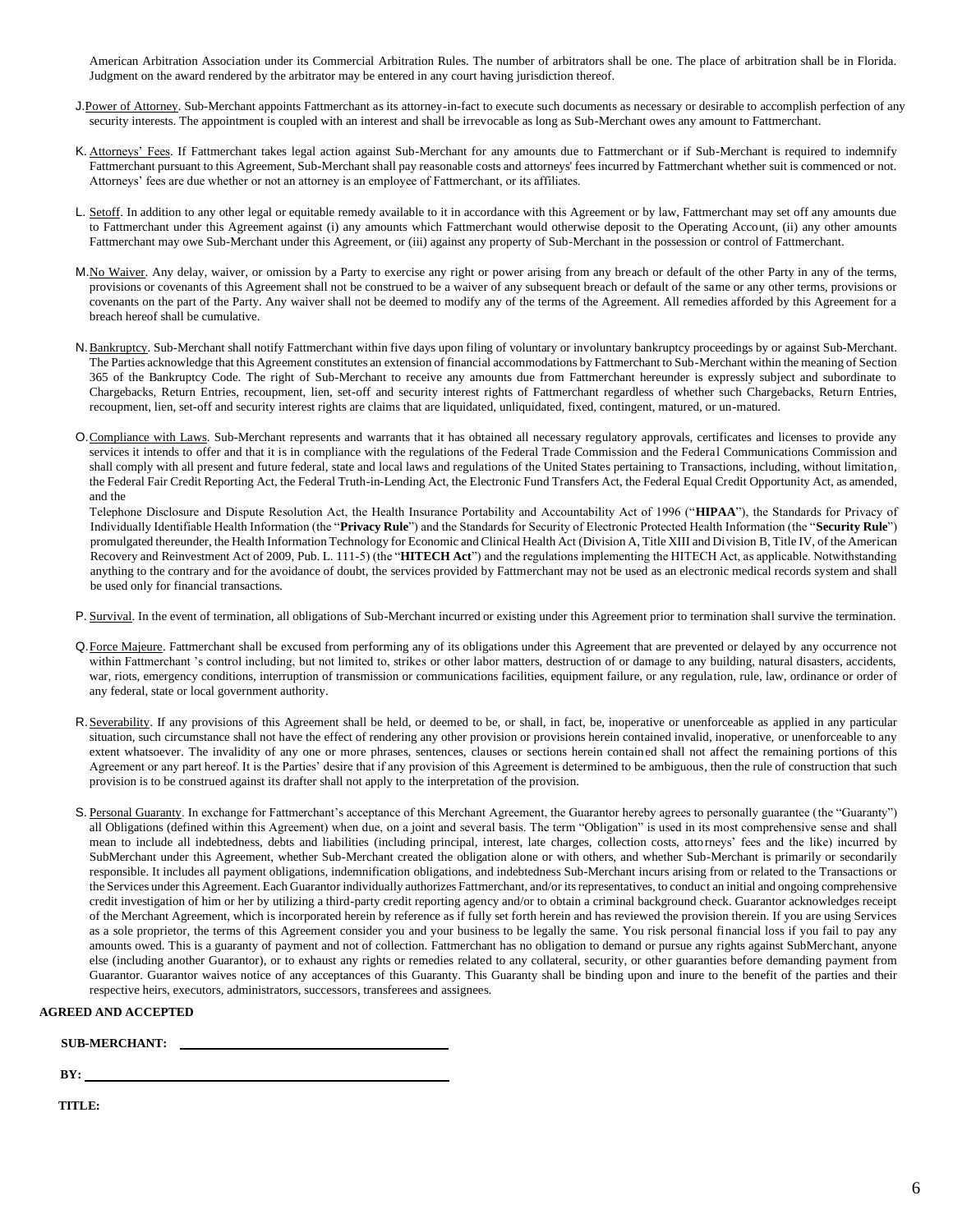**DATE:** 

#### **APPENDIX I TO TERMS OF SERVICE DEFINITIONS**

"**ACH Network**" means the funds transfer system (network) governed by the Operating Rules providing for the inter-financial institution clearing of electronic entries for participating financial institutions.

"**ACH Transaction**" means the acceptance of a check, whether in electronic or paper form, or routing and account information associated with Payor's bank account for payment for goods sold and/or leased or services provided to Payor by Merchant and receipt of payment by Merchant via the ACH Network.

"**Account**" means a demand deposit account or other deposit account Fattmerchant or Sub-Merchant has with a financial institution that is permitted to be linked to a Service.

"**Acquirer**" shall mean Vantiv, LLC, which is the entity contracted by Fattmerchant to submit sales drafts and transaction information to the Associations on behalf of Fattmerchant and to receive and pay to Fattmerchant settlement funding for such sales transactions.

"**Address Verification**" means a service that allows Sub-Merchant to verify Cardholder's billing address with Issuer.

"**Agreement**" consists of the Fattmerchant Application, General Terms, and/or Transaction Services Agreement including all appendices, schedules, exhibits and attachments.

"**Authorization**" means an affirmative response by or on behalf of an Issuer, to Sub-Merchant's request to affect a Payment Card Processing Transaction, that a Payment Card Processing Transaction is within the Cardholder's available credit limit and that the Cardholder has not reported the Card lost or stolen. All Payment Card Processing Transactions require Authorization.

"**Bank**" shall mean Fifth Third Bank, which is the financial institution contracted by Fattmerchant that is a member of the Associations and provides Association sponsorship for card transactions submitted by Fattmerchant for processing.

"**Business Day**" means any day other than: Saturday or Sunday; or a day on which banking institutions in Arizona are authorized by law or executive order to be closed; or a day on which the Federal Reserve Bank is closed.

"**Card(s)**" means a Visa, MasterCard, American Express or Discover Network credit card or debit card.

"**Card-Not-Present**" means mail order, telephone order, e-commerce (Internet) order, or other transactions that are not Card-Present Transactions.

"**Card-Present Transaction**" means a Payment Card Processing Transaction in which the Card is swiped through a terminal, register or other device, capturing the Card information encoded on the magnetic strip or Chip.

"**Cardholder**" means a person authorized to use a Card.

"**Chargeback**" means a Payment Card Processing Transaction that Fattmerchant returns to Sub-Merchant pursuant to this Agreement.

"**Fattmerchant Application**" or "**Application**" means the document by which Sub-Merchant applies to participate in Transactions using our products and services as provided by Fattmerchant and/or designated third-party registration and/or application.

"**Confidential Information**" means any information of a Party (including, without limitation, information received from third parties) disclosed to another Party, which is identified as, or should be reasonably understood to be, confidential to the disclosing Party or a third party, including, but not limited to non-public financial information that is personally identifiable to a customer, know-how, trade secrets, technical processes and formulas, software, merchant lists, unpublished financial information, business plans, projections, marketing data and the terms and conditions of this Agreement.

"**CVV/CID**" means a service that allows Sub-Merchant to verify Cardholder's possession of Card through the identification of unique digits on Card.

"**eCheck Processing**" means the acceptance of an ACH or EFT transaction for payment of goods sold or services provided to bank account holders by Sub-Merchant and receipt of payment by Sub-Merchant via the ACH Network, whether the transaction is approved, declined, or processed as a NOC or other exception. "**Effective Entry Date**" means the date placed on an ACH Transaction by the Originator of the transaction or the ODFI. The Effective Entry Date is normally the date the transfer is intended to take place; it must be a future date and must be a Business Day. The Effective Entry Date may be, but is not necessarily always, the same date as the settlement of funds.

"**Electronic Funds Transfer Act**" means the law passed by the US congress in 1978, which set out the rights and obligations of consumers and their financial

"**ACH**" means the Automated Clearing House. "**File**" means a group of ACH entries stored for delivery to an ACH receiving point. institutions regarding the use of electronic systems to transfer funds. This act is implemented in the Federal Reserve Bank's Regulation E.

> "**Entries**" means credit Entries, debit Entries, on-us Entries consistent with the NACHA Operating Rules, and any data for entries or any pre-notification entries. "**Entry Settlement Limit**" means the maximum aggregate amount of In-Process Entries permitted to be outstanding at any time, which amount shall be separately communicated to Sub-Merchant by Fattmerchant in writing from time to time.

> "**Forced Sale**" means a Payment Card Processing Transaction processed without an approved electronic authorization number being obtained for the full amount of the sales Transaction at the time the Transaction is processed.

"**In-Process Entries**" means the aggregate dollar amount of all credit or debit Entries initiated by Fattmerchant and in process on any date for which settlement has not occurred with respect to credit Entries, or the applicable period for the return of items has not expired with respect to debit Entries. "Issuer" means an Association member that issued a Card to a Cardholder. "**IVR**" means interactive voice response unit used for an Authorization.

"**Member Bank**" shall collectively refer to Acquirer and Bank. "**NACHA**" means the National Automated Clearing House Association, which governs ACH Transactions.

"**ODFI or Originating Depository Bank**" means financial institutions that originate ACH Transactions on behalf of its customers. ODFIs must abide by NACHA Rules. "**Operating Account**" means a demand deposit account at a financial institution through which fees, charges and credits due in accordance with this Agreement may be processed. Operating Account shall be used to describe all accounts established by the Sub-Merchant for the purposes described herein.

"**Originator**" means a company, individual, or entity that initiates entries into the ACH Network.

"**Overlimit Entry**" means an Entry the amount of which would cause the aggregate amount of In-Process Entries to exceed the Entry Settlement Limit. "**Password**" means confidential, unique personal numbers, codes, marks, signs, public keys, or other information composed of a string of characters used as a means of authenticating and accessing a Service.

"**Payment Card Processing**" means the acceptance of a Card or information embossed on the Card for payment for goods sold and/or leased or services provided to Cardholders by Sub-Merchant and receipt of payment from Fattmerchant, whether the transaction is approved, declined, or processed as a Forced Sale.

"**Payor**" means a person authorized to use a Card or pay with a check. "**Pre-Authorized Recurring Order Transactions**" means Transactions which have been pre-authorized by the Cardholder and for which the goods or services are to be delivered or performed in the future by Sub-Merchant without having to obtain approval from the Cardholder each time.

"**Pre-notification Entry**" means a non-dollar Entry entered prior to a dollar Entry to verify the accuracy of the routing and account numbers.

"**Processing Services**" means the Services.

"**RDFI**" or "**Receiving Depository Bank**" means a financial institution qualified by NACHA to receive ACH Transactions.

"**Regulation E**" means the regulation published by the "Federal Reserve." "**Return Entry**" or "**Return Entries**" means any item, which cannot be processed and is being returned by the RDFI to the ODFI for correction or re-initiation.

"**Rules**" means the by-laws, operating regulations and/or all other rules, guidelines, policies and procedures of VISA, MasterCard, Discover, American Express and/or other networks, and all other applicable rules, regulations and requirements of Member Bank, Fattmerchant, providers, banks, institutions, organizations,

associations, or networks which govern or affect any services provided under this Agreement, and all state and federal laws, rules and regulations which govern or otherwise affect the activities of Sub-Merchant, including, but not limited to, those of the National Automated Clearing House Association ("NACHA") and the Federal Trade Commission ("FTC"), as any or all of the foregoing may be amended and in effect from time to time, and the regulations and requirements of Member Bank or Fattmerchant.

"**SEC Codes**" or "**Standard Entry Class Codes**" means the three-character code within an ACH company/batch header, which identifies the type of transactions. "**Security Procedures**" means, unless Fattmerchant and Sub-Merchant agree otherwise, the security requirements and procedure necessary to verify the authenticity of Entries.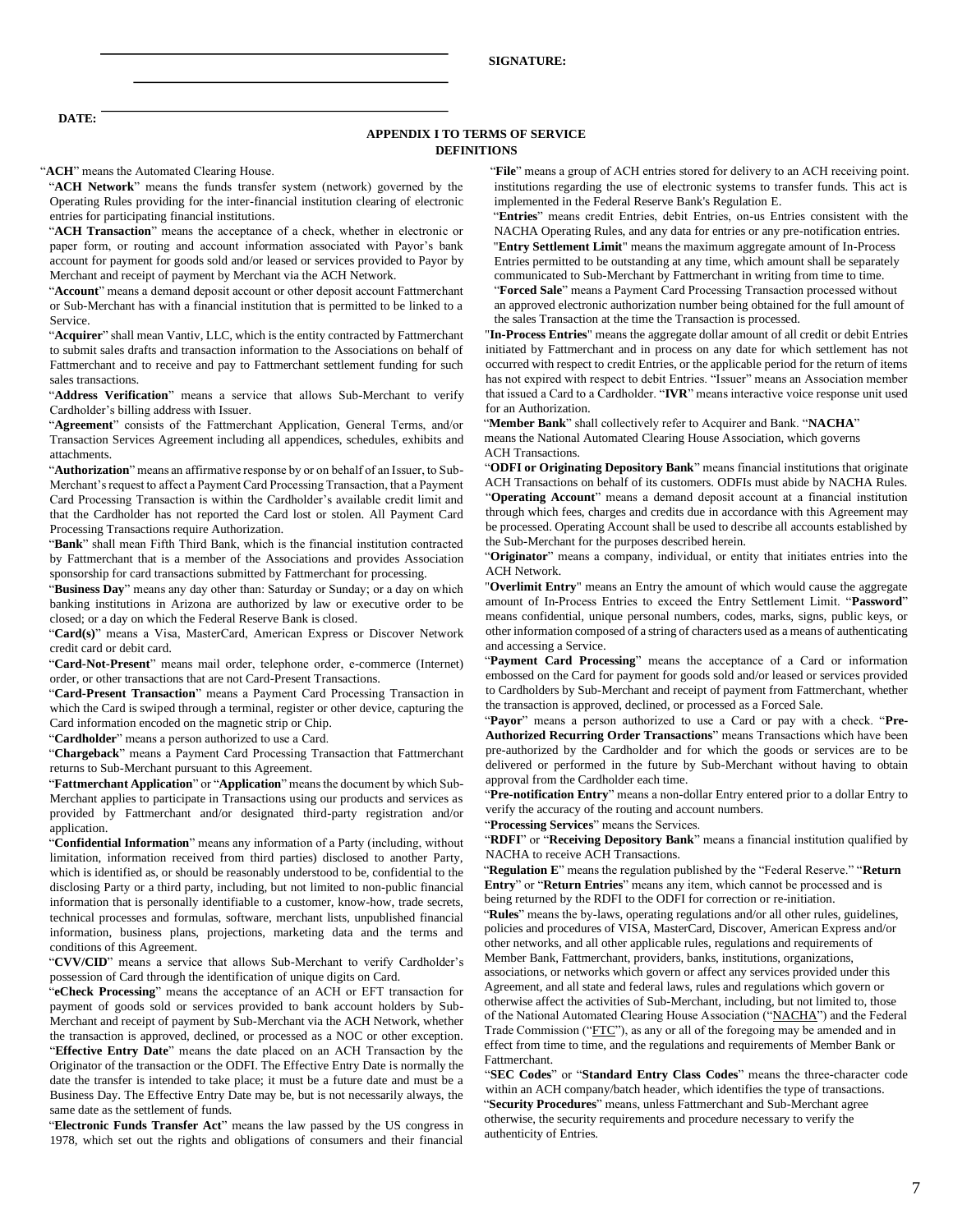"**Services**" means the Transaction processing services provided by Fattmerchant under this Agreement and features of those services that Fattmerchant may provide from time to time. Transaction processing services shall include Payment Card Processing Services, eCheck Processing Services, or both, depending upon whether Sub-Merchant applies for the Services set forth in Appendix II or Appendix III, or both.

"**Settlement Date**" means the date, on which settlement occurs, i.e., funds actually change hands as a result of an ACH entry.

"**Sub-Merchant Statement**" means a statement of all charges and credits to the Operating Account.

"**Transaction**" means an eCheck Processing Transaction or a Payment Card

Merchant. Delivery of the Merchant Statement may be in written or electronic form as determined by Fattmerchant in its sole discretion

D.Chargebacks. Sub-Merchant understands and agrees that Fattmerchant is not in any way financially responsible for Chargebacks. Fattmerchant shall be authorized to chargeback to Sub-Merchant any Payment Card Processing Transactions as specified throughout this Agreement and for reasons including, but not limited to, the following:

i. No specific prior authorization for the Payment Card Processing Transaction was obtained; ii. The Payment Card Processing Transaction was made at or by a Merchant or Sub-Merchant other than the Sub-Merchant named in this Agreement;

## **APPENDIX II TO TERMS OF SERVICE PAYMENT CARD PROCESSING**

Processing Transaction, as applicable. "Transaction" also includes credits and voids. Fattmerchant shall provide, and Sub-Merchant shall receive, the services described below (the "**Payment Card Processing Services**"). Sub-Merchant agrees that pursuant to any such Payment Card Processing Services it will be receiving under the terms of the Agreement it will also be bound by the terms and conditions of this Appendix II. Sub-Merchant acknowledges that no other agreements or understandings pursuant to such Payment Card Processing Services, unless otherwise stated by Fattmerchant,

shall be applicable to the Payment Card Processing Services.

1. **PAYMENT CARD PROCESSING**. Sub-Merchant is in the business of selling and/or leasing goods or providing services to its patients/customers as described in the Fattmerchant Application. Sub-Merchant has requested and Fattmerchant has agreed to permit Sub-Merchant's participation in the Processing Services. Sub-Merchant agrees that it will not materially change its business or the method in which it markets or sells its goods and services without notifying Fattmerchant. Without the prior written consent of Fattmerchant, Sub-Merchant is not authorized to process Payment Card Processing Transactions for payment for any other type of goods or services other than as set forth in the Fattmerchant Application. Fattmerchant reserves the right to establish certain limits on volume of daily, weekly, and monthly transactions and dollar limits per Payment Card Processing Transaction that Sub-Merchant may process.

## 2. **FATTMERCHANT OBLIGATIONS AND REQUIREMENTS**.

- A. Fattmerchant will provide Payment Card Processing Services to Sub-Merchant. Fattmerchant agrees to sponsor Sub-Merchant's acceptance of cards for Payment Card Processing Transactions. Fattmerchant agrees to provide Sub-Merchant with the Payment Card Processing Services indicated on the Fattmerchant Application, as amended from time to time by Fattmerchant, during the term of the Agreement, subject to the terms and conditions of the Agreement.
- B. Electronically Transmitted Transactions. Fattmerchant shall deliver payment to Sub-Merchant by a credit to the Operating Account equal to the reconciled summary of Sub-Merchant's total summary Payment Card Processing Transactions since the previous credit. This credit will be net of following charges:
	- The sum of all Cardholder charges denied, refused or charged back; ii. All refunds processed on account of Cardholders during said time period;
	- iii. All taxes, penalties, charges and other items incurred by Fattmerchant that are reimbursable pursuant to this Agreement; and iv. Fees, including but not limited to an amount equal to a specified percentage of the total cash price of each draft ("Merchant Discount
		- Rate"), a specified amount per Payment Card Processing Transaction ("Transaction Fee"), any processing fees collected from cardholder (convenience fee and or payment plan setup fees) and additional fees such as a monthly terminal fee, monthly statement fee, installation fees and any other fees identified on the Fattmerchant Application.
	- v. Provisional Credit. Any credits to the Operating Account are provisional only and subject to revocation by Fattmerchant until such time that the Payment Card Processing Transaction is final and no longer subject to chargeback by the Issuer, Cardholder, or Associations.
- C. Sub-Merchant Statement. Fattmerchant shall make available a Sub-Merchant Statement or similar information on no less than a monthly basis. All information appearing on the Sub-Merchant Statement shall be deemed accurate and affirmed by Sub-Merchant unless Sub-Merchant objects by written notice specifying the particular item in dispute within twenty (20) days after the date of the Sub-Merchant Statement became available to Sub-
- iii. The Payment Card Processing Transaction otherwise violates the terms of this Agreement or any other Association or Issuer bylaw, rule, regulation, policy or guideline;
- iv. Any representation or warranty made by Sub-Merchant in connection with the Payment Card Processing Transaction is false or inaccurate in any respect;
- v. The Payment Card Processing Transaction was based on a preauthorization form and the Card on which the Authorization was based has been cancelled;
- vi. The Card giving rise to the Payment Card Processing Transaction was cancelled prior to, or at the time of, the Payment Card Processing Transaction; vii. The Card expired prior to the date of

the Payment Card Processing Transaction or the date of Payment Card Processing Transaction was prior to the validation date, if any, indicated on the Card;

- viii. The information required for Documenting Payment Card Processing Transactions Card-Not-Present Transactions was not submitted to Fattmerchant;
- ix. Fattmerchant or Issuer has received a complaint from or on behalf of a Cardholder stating that there is an unresolved dispute or defense to a charge (whether or not valid) between Sub-Merchant and Cardholder;
- x. The Cardholder makes a written complaint to Fattmerchant or Issuer that the Cardholder did not make or authorize the Payment Card

Processing Transaction; xi. A setoff or counterclaim of any kind exists in favor of any Cardholder against Sub-Merchant that may be asserted in defense of an action to enforce payment against the Cardholder in a Payment

Card Processing Transaction; or xii. A Payment Card Processing Transaction is charged back by an Issuer.

In any case, including those defined above, Fattmerchant shall not be obligated to accept a Payment Card Processing Transaction for credit to the Operating Account. If Fattmerchant has credited the Operating Account or Reserve Account for such Payment Card Processing Transaction, Fattmerchant may return the Payment Card Processing Transaction to the Sub-Merchant, and Fattmerchant shall recover the amount of the Transaction from the aforementioned account. Sub-Merchant agrees that Fattmerchant, without prior notice to Sub-Merchant, may:

- i. Charge the amount of the Payment Card Processing Transaction to the Operating Account or Reserve Account;
- ii. Recoup the amount of the Payment Card Processing Transaction by adjustment of the credits due to Sub-Merchant; or
- Set off the amount of the Payment Card Processing Transaction against any account or property Fattmerchant holds for or on behalf of Sub-Merchant.

#### **3. SUB-MERCHANT OBLIGATIONS AND REQUIREMENTS.**

A. Adjustments and Returns. Sub-Merchant will maintain a fair exchange and return policy and make adjustments with respect to goods and services sold or leased to its customers whenever appropriate. In the event that goods are returned, or any services are discounted, written off, or cancelled, or any price is adjusted on a Payment Card Processing Transaction, Sub-Merchant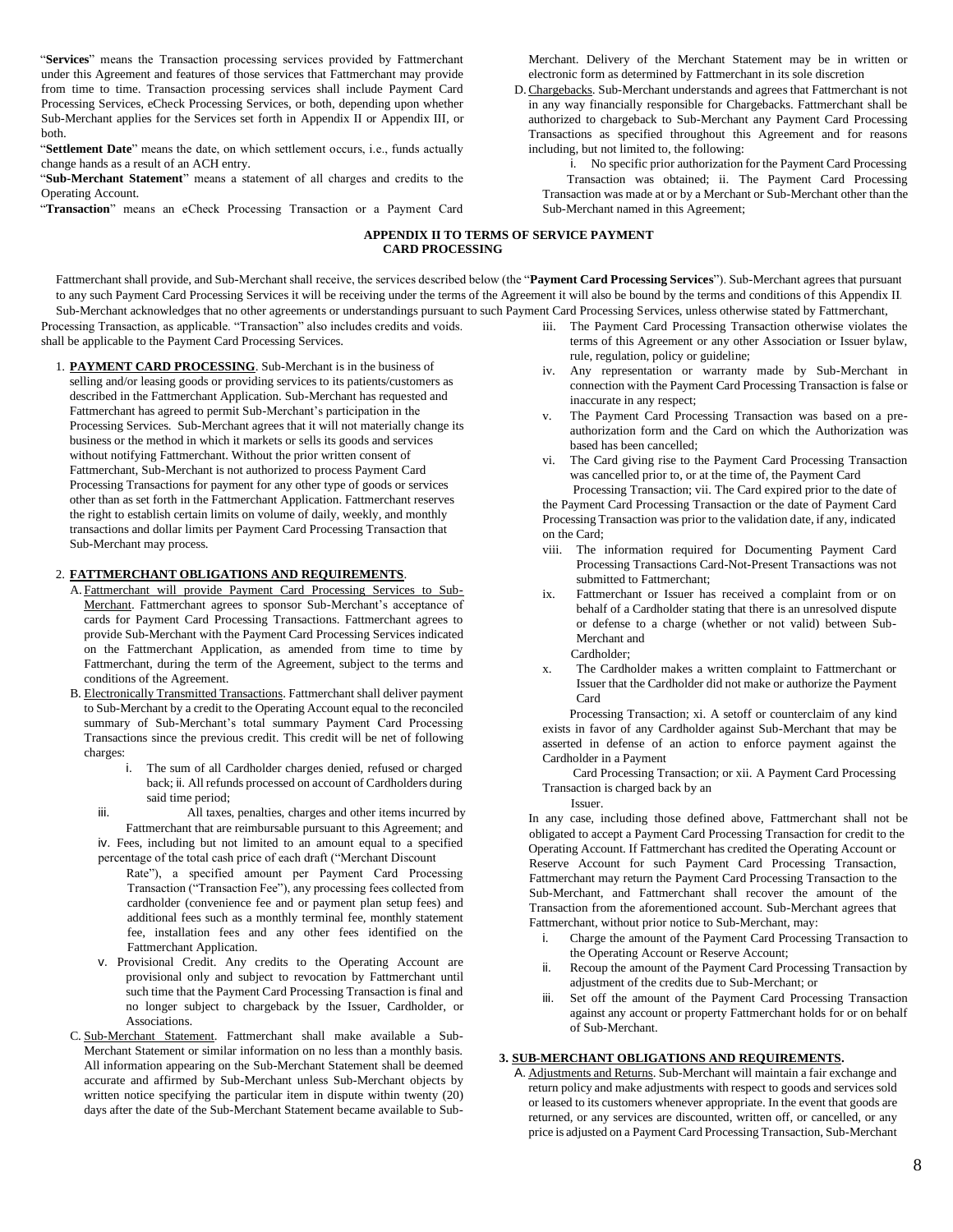will prepare and transmit a credit or return Payment Card Processing Transaction, either electronically or by paper, for the amount of the adjustment as a deduction from the total amount of sales drafts transmitted that day. In the event the amount of credit or return transactions exceeded the amount of sales draft transactions, Fattmerchant shall charge the Operating Account for the excess. Sub-Merchant shall make no cash refunds on Payment Card Processing Transactions and shall handle all credit adjustments as provided in this Section. Sales drafts for any Payment Card Processing Transaction for which no refund or return will be given must be conspicuously marked as a "final sale" and "no returns" on the customer's copy of the sales draft at the time of the Payment Card Processing Transaction. All Sub-Merchants must follow Visa, MasterCard, American Express, and Discover Network reservation/no-show policy. All Sub- Merchants must notify Cardholders in writing of this policy on all advance reservations. The Cardholder must be notified of the exact number of days required for reservation deposit refunds. A Sub-Merchant not following Visa, MasterCard, and Discover Network reservation/no-show policy may receive a Chargeback to the Operating Account for lodging regulation violations.

B. Customer Complaints. Sub-Merchant shall respond promptly to inquiries from Cardholders and shall resolve any disputes amicably. Fattmerchant reserve the right to charge Sub-Merchant reasonable fees and

reimbursement, in addition to any applicable Association fees or charges, on account of excessive Cardholder inquiries, refunds, or Chargebacks. Sub-Merchant agrees to maintain the following information in writing with respect to each claim or defense asserted by a Cardholder for which Sub-Merchant has received notice:

- i. The Cardholder's name;
- ii. A unique confirmation number, transaction sequence number, or other identifier that the Sub-Merchant can use to reference the transaction in subsequent communications with Fattmerchant;
- iii. The date and time the Cardholder asserted the claim or defense; iv. The nature of the claim or defense; and
- v. The action that Sub-Merchant took in an attempt to resolve the dispute.

Upon request, Sub-Merchant shall furnish Fattmerchant with this information in writing within ten (10) days.

#### 4. **COMPLIANCE**.

A. Associations' and Issuers' Requirements. Fattmerchant and Sub-Merchant shall comply with all bylaws, rules, regulations, policies and guidelines of the Associations and any Issuer whose Cards are used to process

Transactions in accordance with this Agreement (collectively the "Association Rules"). Summaries of the Association Rules are available for sub-merchants at [www.visa.com,](http://www.visa.com/) [www.mastercard.com](http://www.mastercard.com/) [o](http://www.mastercard.com/)[r](http://www.discovernetwork.com/) [www.discovernetwork.com. Th](http://www.discovernetwork.com/)e Parties agree that this Appendix II, as well as the Agreement where applicable, shall be governed by the Association Rules and that any portion of this Appendix II which conflicts with the Association Rules (as they may be amended from time to time) shall be superseded thereby.

- B. Use of Marks. Merchant will display prominently at its place of business, where payments are accepted for card present transactions, Card emblems and other promotional material and literature provided by Fattmerchant. Subject to the prior written consent of Fattmerchant and upon such conditions as authorized by Fattmerchant, Sub-Merchant may use Card service marks or design marks in its own advertisement and promotional materials.
- C.Payment Card Industry Security Requirements. Sub-Merchant agrees to be compliant with the standards set forth by the Payment Card Industry ("PCI") Security Standards Council, as amended by the PCI from time to time.
- D.Visa, MasterCard, Discover Network and other card issuers have implemented a program to ensure the protection of cardholder data, whether processed or stored, through a program of validation and compliance. As of the Effective Date of this Agreement, information about the program, known as PCI, and specific requirements can be obtained at [www.visa.com/cisp](http://www.visa.com/cisp) [an](http://www.visa.com/cisp)[d](http://www.pcisecuritystandards.org/) [www.pcisecuritystandards.org.](http://www.pcisecuritystandards.org/) The program is comprised of 12 major requirements:

Requirement 1: Install and maintain a firewall configuration to protect cardholder data

Requirement 2: Do not use vendor-supplied defaults for system passwords and other security parameters

Requirement 3: Protect stored cardholder data

Requirement 4: Encrypt transmission of cardholder data across open, public networks

Requirement 5: Protect all systems against malware and regularly update anti-virus software or programs

Requirement 6: Develop and maintain secure systems and applications Requirement 7: Restrict access to cardholder data by business need to know

Requirement 8: Identify and authenticate access to system components

Requirement 9: Restrict physical access to cardholder data

Requirement 10: Track and monitor all access to network resources and cardholder data

Requirement 11: Regularly test security systems and processes Requirement 12: Maintain a policy that addresses information security for all personnel

- E.You will immediately notify us of any suspected, alleged, or confirmed compromised data ("Compromised Data Event"), regardless of the source, including any from any of your third-party service providers. We or servicers may engage a forensic vendor approved by an Association. You must cooperate with the forensic vendor so that it may immediately conduct an examination of your equipment, systems, and your third-party service providers' procedures and records and issue a written report of its findings. You agree that upon your suspected or actual discovery of a Compromised Data Event, you will not alter or destroy any related records. You agree to maintain complete and accurate documentation regarding any modifications made to the records. You will share with us and our servicers information related to your or any Associations' investigation related to any actual or suspected Compromised Data Event (including, but not limited to, forensic reports and systems audits), and we and our servicers may share that information with Associations. Upon notice to you, we or our servicers, or the respective representatives of each may conduct remote electronic scans of your systems to confirm compliance with the requirements of the Associations and Applicable Laws. You must promptly cooperate with any such parties to facilitate the scans.
- F.Sub-Merchant is responsible for the security of Cardholder data.
- G. Fattmerchant, Sub-Merchant and each payment card brand have ownership of Cardholder data and may use such data ONLY for assisting these parties in the completion of Payment Card Processing Transactions, supporting a loyalty program, providing fraud control services, or for other uses specifically required by law.
- H.In the event this Agreement is terminated by either of the Parties, each Party agrees to continue to treat account holder data as confidential.
- I. Sub-Merchant must immediately notify Visa USA Risk Management, through its acquirer, of the use of a Sub-Merchant Servicer, and ensure the Sub-Merchant Servicer implements and maintains all of the security requirements, as specified in the PCI program.
- J. Web Site Requirements for E-Commerce Sub-Merchants. A web site operated by the Sub-Merchant that accepts Card Transactions must contain all of the following information:

i. Complete description of the services offered; ii. Return merchandise and refund policy, which includes the communication of the return policy during the order process and the requirement that the cardholder must be allowed to select a "click to accept" option or other affirmative button to acknowledge the policy;

- iii. Terms and conditions must be displayed on the same screen view as the Fattmerchant screen used to present the total purchase amount or within the sequence of web pages the cardholder accesses during the Fattmerchant process;
- iv. Customer service contact including e-mail address or telephone number;
- v. Transaction currency; vi. Export or legal restrictions; vii. Delivery policy; viii. Consumer data privacy policy;
- ix. The security method offered for transmission of payment data such as Secure Sockets Layer or 3-D Secure; and
- x. Address of the Sub-Merchant outlet's permanent establishment, including the Sub-Merchant outlet country.

The above information must be provided either (i) on the same screen view as the Fattmerchant screen used to present the total purchase amount or (ii)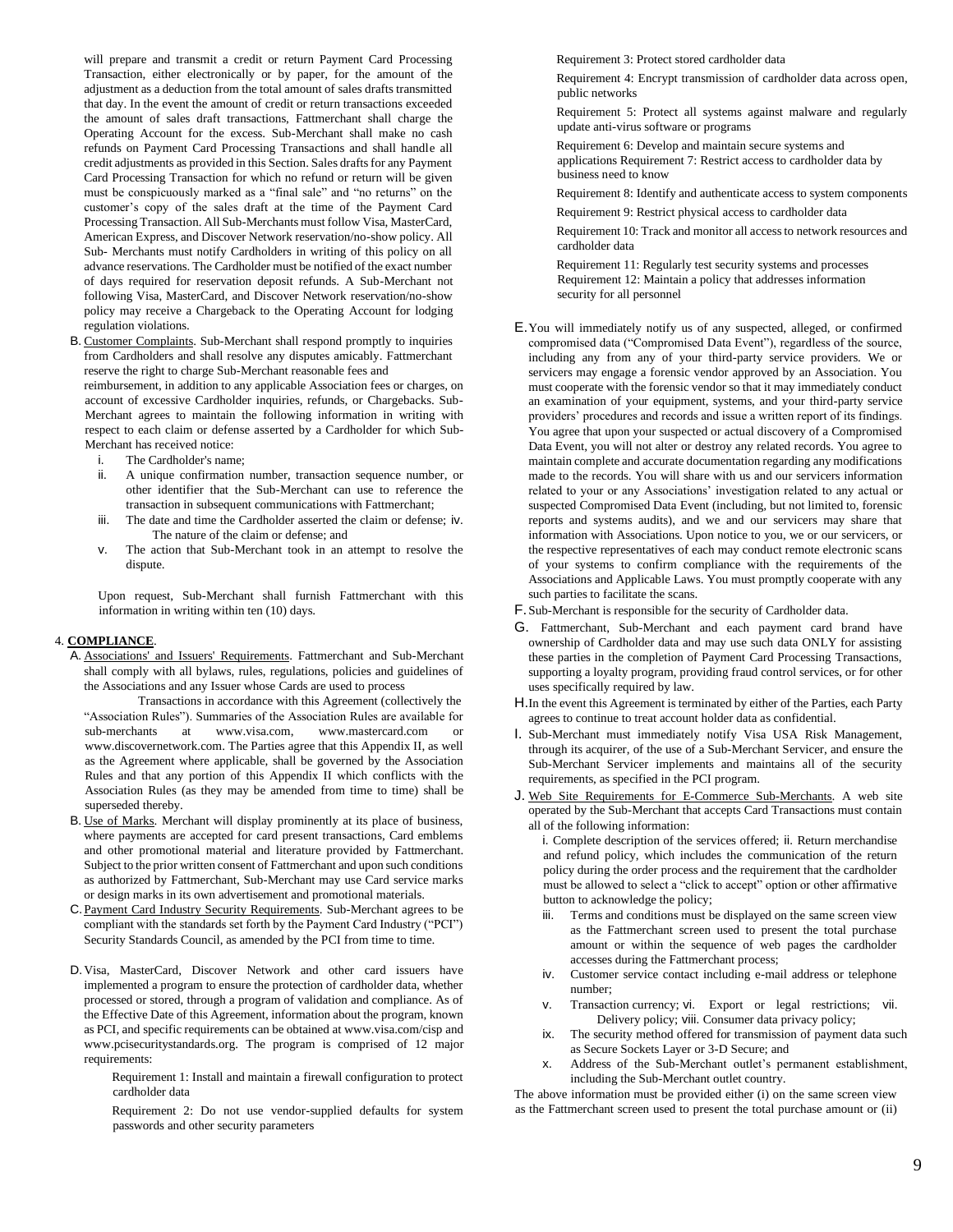within the sequence of web pages the Cardholder accesses during the Fattmerchant process.

## 5. **TERMINATION**.

In order to protect Fattmerchant and the Associations, Fattmerchant may, in addition to the rights granted in the General Terms, terminate this Agreement, or any or all of the Services provided hereunder, immediately in any of the following circumstances:

- A. Chargebacks in excess of Association monitoring guidelines;
- B. Sub-Merchant's percentage of error Payment Card Processing Transactions
- or retrieval requests is excessive in the opinion of Fattmerchant; or C.Sub-Merchant appears on the Association Terminated Merchant File.
- 

# 6. **INDEMNIFICATION AND LIABILITY**.

- A. Indemnification. In addition to the indemnification circumstances as laid out in the General Terms, Merchant agrees to indemnify and hold Fattmerchant and Member Bank harmless from any and all losses, claims, damages, liabilities and expenses, including reasonable attorneys' fees and costs arising out of any of the following:
	- i. Card-Not-Present Transactions; ii. Unauthorized Payment Card Processing Transactions; or iii. Prohibited Payment Card Processing Transactions.
- B. Limitation of Liability. In addition to the limitations as provided in the General Terms, Fattmerchant and Member Bank shall not be liable to Merchant or Merchant's customers or any other person for any loss or liability resulting from the denial of credit to any person or Merchant's retention of any Card or any attempt to do so.
- 7. **AUDITS**. At any reasonable time (during normal business hours) upon reasonable notice to you, you shall allow auditors, including the auditors of any Association or any third party designated by Fattmerchant, Member Bank, or the applicable Association, to review the files held and the procedures followed by you at any or all of your offices or places of business. You agree that the cost of such audit shall be borne by you. You shall assist such auditors as may be necessary for them to complete their audit. In the event that a thirdparty audit is required by an Association, Member Bank or regulatory agency, and/or required by the Operating Rules or applicable law, Fattmerchant may, at its option, and at Sub-Merchant's sole expense, either retain a third party to perform the audit, or require that Sub-Merchant directly retain a specific thirdparty auditor. If Fattmerchant requires that Sub-Merchant directly retain the auditor, Sub-Merchant shall promptly arrange for such audit to be performed, and will provide Fattmerchant, Member Bank, and the Associations with a copy of any final audit report.

## 8. **COLLECTION AND USE OF PAYMENT CARD PROCESSING TRANSACTION INFORMATION.**

- A. Documenting Payment Card Processing Transactions. Merchant shall submit the following information to Fattmerchant in connection with Transaction processing:
	- i. The DBA name of Merchant, name of Merchant and Merchant's address;
	- ii. Merchant customer service telephone number; iii. Merchant Internet address; iv. Merchant Number assigned by Member Bank;
	- v. The Card account number, validation date and/or expiration date of the Card, if one appears on the Card;
	- vi. Name, address and telephone number of Cardholder; and vii. Such additional information as may be required by Fattmerchant or Member Bank and/or the Associations, from time to time.

Merchant shall not submit a Payment Card Processing Transaction (electronically or otherwise) until Merchant has performed its obligations to the Cardholder in connection with the Payment Card Processing Transaction or obtained Cardholder's consent for a Pre-Authorized Recurring Order Transaction. Merchant must not transmit a Payment Card Processing Transaction that Merchant knows or should have known to be fraudulent or not authorized by the Cardholder. Merchant is responsible for its employees' actions. Merchant may transmit a Payment Card Processing Transaction which effects a prepayment of services or full prepayment of custom-ordered merchandise, manufactured to a Cardholder's specifications, if Merchant advises Cardholder of the immediate billing at the time of the Payment Card Processing Transaction and within time limits established by the Associations.

#### B. Authorization for Payment Card Processing Transactions. Merchant shall obtain Authorization for Payment Card Processing Transactions as follows:

- i. Electronically Transmitted Transaction. Sub-Merchant shall submit each Payment Card Processing Transaction for Authorization to Fattmerchant's designated authorization center. Fattmerchant's designated authorization center shall respond with the Issuer's authorization or rejection to a Payment Card Processing Transaction transmitted for Authorization and shall capture and process for Sub-Merchant the information relating to the Payment Card Processing **Transaction**
- ii. Card-Present Transactions. The following additional requirement applies to Card- Present Transactions: If a terminal or software application is inoperable at the time of an Authorization request, the Payment Card Processing Transaction may be manually authorized. In that case, the Payment Card Processing Transaction shall be entered as a Forced Sale, provided the approval number is also entered, and Sub-Merchant shall be subject to an additional IVR authorization fee as outlined in the Application. iii. Card-Not-Present Transactions. The following additional requirements apply to Card-Not-Present Transactions:
	- a. All Card-Not-Present Transactions are at Sub-Merchant's risk. As to each Card-Not- Present Transactions, Sub- Merchant warrants to Fattmerchant that the person whose name is submitted as Cardholder either made or authorized another to make the purchase. Upon breach of this warranty,
		- Fattmerchant may chargeback the Payment Card Processing Transaction to Sub-Merchant. If Fattmerchant charges back the Payment Card Processing Transaction to Sub-Merchant, Sub-Merchant shall pay Fattmerchant the amount of the Payment Card Processing Transaction, a Chargeback fee, plus any Association fine or assessment. Fattmerchant may charge the Payment Card Processing Transaction to the Operating Account or Reserve Account without prior notice to Merchant;
	- b. All Card-Not-Present Transactions must be electronically authorized and, in addition to the information required for Documenting Payment Card Processing Transactions, also shall indicate an authorization code, if required; customer address and address verification; CVV (card verification value), CID (card identification data); and in lieu of Cardholder's signature, a notation of (a) mail order, (b) telephone order, (c) e-commerce order, or (d) pre- authorized order, on the signature line;
	- If Sub-Merchant accepts a Recurring Order Transaction, the Cardholder shall execute and deliver to Sub-Merchant a written request for this pre-authorization. This written request shall be maintained by Sub-Merchant and made available upon request to Fattmerchant. All annual billings must be reaffirmed at least once a year. Sub-Merchant shall not deliver goods or perform services covered by a Pre- Authorized Recurring Order Transaction after receiving notification from the Cardholder that the pre-authorization is cancelled or from Fattmerchant that the Card covering the Pre-Authorized Recurring Order Transaction is not to be honored; and
- d. Sub-Merchant shall verify Cardholder's address through the Association network. For telephone or mail order sales, Sub-Merchant shall transmit a ticket/invoice number and shall perform Address Verification, CVV, and CID and only accept as approved those Payment Card Processing Transactions receiving at least a partial match or system unavailable response.
- C.Prohibited Payment Card Processing Transactions. Sub-Merchant shall not do any of the following with respect to any Payment Card Processing Transaction:
- i. Impose a surcharge on a Cardholder who elects to use a Card in lieu of payment by cash, check or other mode of payment;
- ii. Charge a Cardholder more than the amount the Cardholder would pay if payment were made by cash or check;
- Establish a minimum below the amount allowed by the Associations; provided, however, you may establish a minimum sale amount as a condition for honoring Cards, provided that the minimum transaction amount does not differentiate between Associations and/or issuers and the minimum transaction amount does not exceed \$10.00 (or any higher amount established by applicable law or the Rules).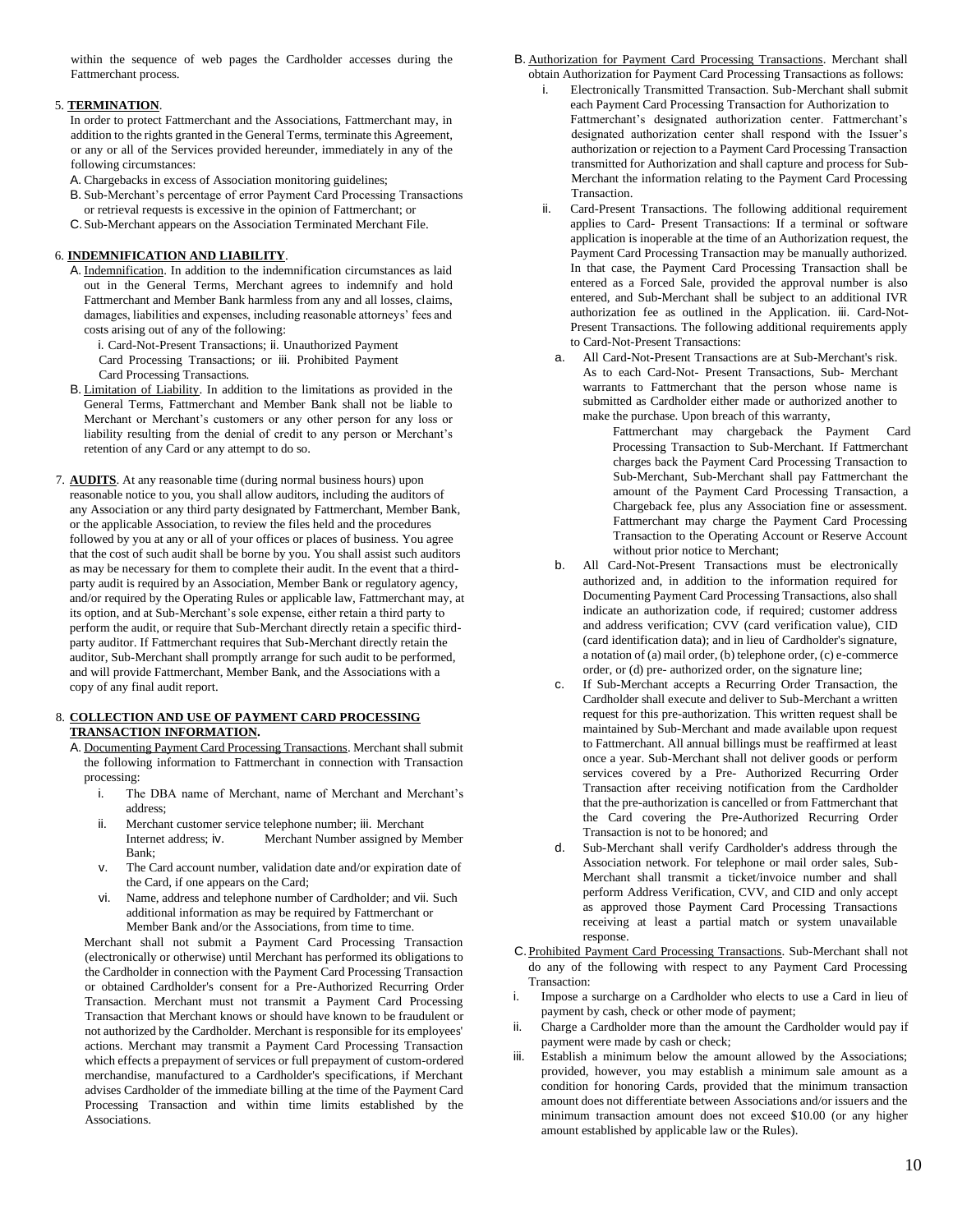- iv. Establish a maximum sale amount as a condition for honoring Cards; provided, however, you may establish a maximum sale amount as a condition for honoring Cards if you are a department, agency or instrumentality of the U.S. Government, you are a corporation owned or controlled by the U.S. Government, or your primary business is reflected by one of the following MCCs: 8220 (Colleges, Universities, Professional Schools and Junior Colleges), 8244 (Schools, Business and Secretarial), or 8249 (Schools, Trade and Vocational), provided that the maximum transaction amount does not differentiate between Associations and/or issuers.
- v. Obtain multiple authorizations for amounts less than the total credit sale amount;
- vi. Obtain authorization for purposes of setting aside Cardholder's credit line for use in future sales;
- vii. Make any special charge to or extract any special agreement or security from any Cardholder in connection with any Payment Card

Processing Transaction; viii. Transmit or accept for payment any Payment Card Processing Transaction which was not originated directly between Merchant and a Cardholder for the sale or lease of goods or the performance of services of the type indicated in Merchant's application for card processing services initially submitted to and approved by

Fattmerchant or Member Bank; ix. Honor or accept a Card as payment for any legal services or expenses arising out of or related to (1) the defense of any crime other than a traffic violation; (2) any domestic relations matter where such services or expenses are furnished to a person whose name is not embossed on a Card; or (3) any bankruptcy, insolvency, compromise, composition or other process affecting Cardholder's creditors;

- x. Use Merchant's own Card, or one to which Merchant has access, to process a Payment Card Processing Transaction for the purpose of obtaining credit for Merchant's own benefit;
- xi. Redeposit a previously charged Payment Card Processing

Transaction, regardless of whether Cardholder consents; xii. Initiate a Payment Card Processing Transaction credit without a balance in the Operating Account equal to the credit;

- xiii. Use a Merchant Servicer's payment processing platform and any data received thereon for any other purpose except for determining whether or not Merchant should accept Cards in connection with a current sale or lease of goods or services;
- xiv. Use a Merchant Servicer's payment processing platform and data received thereon for credit inquiry purposes or any other purpose not authorized by this Agreement;
- xv. Draw or convey any inference concerning a person's credit worthiness, credit standing, credit capacity, character, general reputation, personal characteristics or mode of living when any Card is processed as non-accepted;
- xvi. Disclose any information obtained through the Merchant Servicer's payment processing platform to any person except for necessary disclosures to affected Cardholders, Fattmerchant, Member Bank and/or the Issuer;
- xvii. Add any tax to Transactions unless applicable law expressly requires that Merchant collect such a tax. Any tax, if allowed, must be included in the Transaction amount and not collected separately;
- xviii. Disburse funds in the form of traveler's checks, if the sole purpose is to allow the Cardholder to make a cash purchase of goods or services from Merchant;
- xix. Disburse funds in the form of cash, except:
	- a. If Merchant is approved by Member Bank for cashback Transactions and in such Transaction the cashback portion of the Transaction is the only portion disbursed as cash; or
	- b. Merchant is dispensing funds in the form of traveler's checks, Visa TravelMoney Cards or foreign currency. In this case, the Transaction amount is limited to the value of said form of dispensation plus any fee or commission charged to the Merchant.
- xx. Accept a Card to collect or refinance an existing debt; xxi. Issue a Payment Card Processing Transaction credit for return goods or services acquired in a cash transaction;
- xxii. Make any cash refund to a Cardholder who has made a purchase with a Card. All Payment Card Processing Transaction credits will be issued to the same Card account number as the sale;
- xxiii. Require a Cardholder to complete a postcard or similar device that includes the Card's account number, Card expiration date, signature or any other Card account data in plain view when mailed; or xxiv. Accept Visa Card or Visa Electron Card for the purchase of scrip.
- D. Disclosure and Storage of Payment Card Processing Transaction Information.
	- i. A Merchant must not disclose a Card account number, personal information, or other Payment Card Processing Transaction information to third Parties other than to Fattmerchant or Merchant Servicers or Member Bank for the sole purpose of:
		- a. Assisting the Merchant in completing the transaction; or
		- b. As specifically required by law.
	- ii. Merchant may only disclose Payment Card Processing Transaction information to approved third Parties for the sole purpose of:
		- a. Supporting a loyalty program; or
		- b. Providing fraud control services.
	- iii. A Merchant must store all material containing Card account numbers or imprints (such as transaction receipts, car rental agreements and carbons) in an area limited to selected personnel and render all data unreadable prior to discarding. A Merchant must not do any of the following:
		- a. Retain or store full contents of any track on the magnetic stripe subsequent to a Payment Card Processing Transaction;
		- b. Retain or store CVV/CID data subsequent to Authorization of a Payment Card Processing Transaction; and
		- c. Request the CVV/CID data on any paper form.
		- d. The sale or disclosure of databases containing cardholder account numbers, personal information, or other Card Transaction information to third Parties is prohibited.
- E. Use and Disclosure of BIN Information. A Merchant that receives BIN information from Fattmerchant or Member Bank must not use such information for any reason other than to identify Visa debit category products at the point of sale, unless authorized by Visa.
- 9. **LIMITED ACCEPTANCE**. If so indicated below, Merchant acknowledges and agrees that it wishes to be a Limited Acceptance Merchant, which means that Merchant has elected to accept only certain VISA/MasterCard card types as indicated below, or via later notification. Merchant further acknowledges and agrees that Acquirer has no obligation other than those expressly provided under the Operating Regulations and applicable law as they may relate to limited acceptance and that Acquirer's obligations do not include policing card types at the point of sale. As a Limited Acceptance Merchant, Merchant will be solely responsible for the implementation of its decision for Limited Acceptance. Merchant will be solely responsible for policing, at the point of sale, the card type(s) of transactions it submits for processing by Acquirer. Should Merchant submit a transaction for processing for a card type it has indicated it does not wish to accept, Acquirer may process that transaction and Merchant will pay the applicable fees, charges, and assessments associated with that transaction. For Merchant's
	- convenience, a general description of VISA/MasterCard card types are:
		- i. Consumer Credit a consumer credit card issued by a U.S. Issuer or a commercial credit card issued by a non-U.S. Issuer; this category does not include VISA or MasterCard branded signature-based debit cards.
		- ii. Consumer Debit a VISA or MasterCard branded signature- based debit card (including certain stored-value and prepaid cards).
		- iii. Commercial a VISA or MasterCard branded credit card issued by a U.S. Issuer that bears the descriptive term "Business Card", "Corporate Card", "Purchasing Card", "Fleet Card", or similar descriptive term indicated pursuant to the Operating Regulations.

Only if checked below, Merchant wishes to be a Limited Acceptance Merchant, which means that Merchant will accept only the VISA/MASTERCARD card types indicated below:

◻ VISA Credit Cards

◻ VISA Debit Cards (signature based)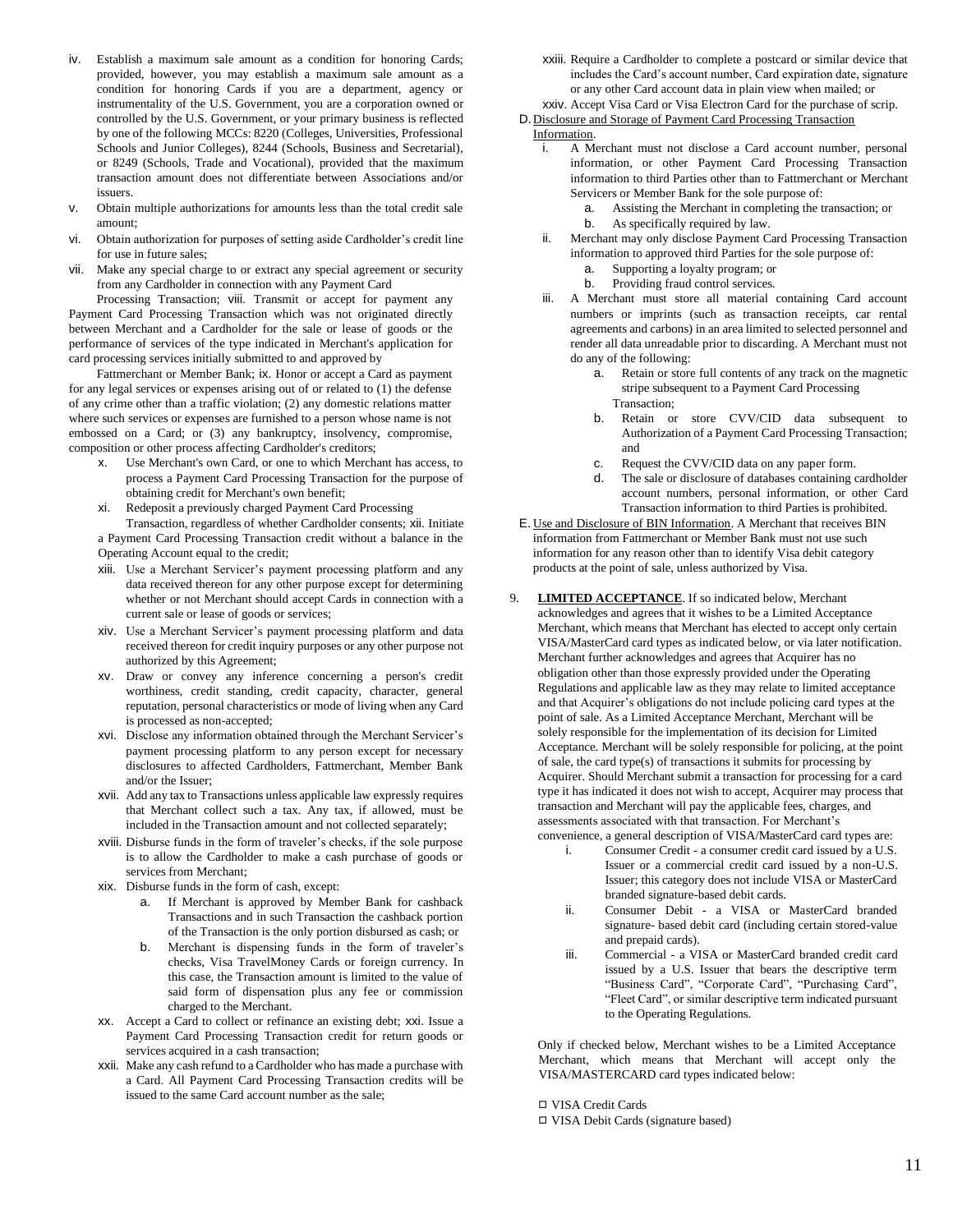#### 10. **AMENDMENTS TO CARDS AND/OR PAYMENT CARD PROCESSING SERVICES.**

Amendments to Cards and/or Payment Card Processing Services. Fattmerchant or Member Bank may amend or delete Cards or Payment Card Processing Services listed in the Merchant Application by notifying Merchant in writing. All provisions of this Agreement shall apply to Cards or Payment Card Processing Services added to this Agreement. Fattmerchant shall notify Merchant of the fees to be charged for processing the additional Cards and

Payment Card Processing Services. Acceptance by Merchant of a new approved Card as payment for a Payment Card Processing Transaction or continued use of Payment Card Processing Service after Fattmerchant or Member Bank has sent Merchant notice of an amendment shall constitute Merchant's agreement to the amendment and the fees or charges related to these additions.

and Merchant shall otherwise perform its obligations under this Agreement in accordance with all applicable laws and regulations; and

D. For any RCK, ARC, BOC, WEB, or TEL Entries originated, Merchant certifies its compliance with all warranties made by a Party pertaining to such Entries exchanged through the ACH Network.

## 5. **INDEMNIFICATION AND LIABILITY**.

- A.Indemnification. In addition to the indemnification circumstances as laid out in the General Terms, Merchant agrees to indemnify and hold Fattmerchant and Financial Institution harmless from any and all losses, claims, damages, liabilities and expenses, including reasonable attorneys' fees and costs arising out of any of the following:
	- i. Reversed Entry or File of Entries for erroneous or duplicate transactions where Sub-Merchant has failed to perform its obligations herein;
	- ii. Any information provided by Sub-Merchant on which Fattmerchant relied in determining to grant, extend or continue services was inaccurate, misrepresented or fraudulent;

#### **APPENDIX III TO TERMS OF SERVICE eCHECK/ACH PROCESSING**

Fattmerchant shall provide, and Sub-Merchant shall receive (if indicated in the Application), ACH ("**eCheck Processing Services**"). The eCheck Processing Services shall include Entries to Accounts maintained by Fattmerchant or at a financial institution ("**Financial Institution**") initiated by Fattmerchant on behalf of Sub-Merchant by means of the ACH Network where standards, rules, and procedures are established by NACHA. Sub-Merchant agrees that pursuant to any such eCheck Processing Services it will be receiving under the terms of the Agreement, it will also be bound by the terms and conditions of this Appendix III. Sub-Merchant acknowledges that no other agreements or understandings pursuant to such eCheck Processing Services, unless otherwise stated by Fattmerchant, shall be applicable to the eCheck Processing Services. Fattmerchant shall, where necessary to provide an eCheck Processing Service, utilize the services of its chosen Financial Institution.

## 1. **TYPES OF ENTRIES**.

Financial Institution will transmit debit and/or credit Entries initiated by Fattmerchant on behalf of Sub-Merchants to the ACH Network as provided in the Rules and this Agreement. As used in this Agreement, the following are SEC Codes:

A. Corporate Credit or Debit ("CCD"). Either a credit or debit where funds are either distributed or consolidated between corporate entities. B. Prearranged Payment and Deposit ("PPD").

- C. Telephone-Initiated Entry ("TEL"). This is used for the origination of a single Entry debit transaction to a consumer's account pursuant to an oral authorization obtained from the consumer via the telephone.
- D. Internet-Initiated Entry ("WEB"). A debit Entry or enrollment in recurring debit to a consumer account initiated by an Originator pursuant to an authorization that is obtained from the receiver via the Internet. The above SEC Codes are the most commonly used.

## 2. **TERMINATION**.

Fattmerchant may, in addition to the termination rights granted in the General Terms, terminate this Agreement immediately in the following circumstances:

- A. Sub-Merchant's total of unauthorized returns, summary of losses suffered or incurred by Merchant in connection with failed or reversed transactions are excessive in the opinion of Fattmerchant;
- B. Sub-Merchant is in violation of the Rules or applicable laws provided that such violation presents a reputational, financial or regulatory risk in the reasonable judgment of Fattmerchant;
- C. Sub-Merchant completed transactions in violation of the laws and regulations of the United States;

## 3. **WARRANTIES**.

Sub-Merchant certifies to Fattmerchant that it is in compliance with all warranties a Party is deemed by the Rules to make with respect to Entries originated by Sub-Merchant. These warranties include, but are not limited to, the following:

- A. Each Entry is accurate, is timely, has been authorized by the Party whose account will be credited or debited, and otherwise complies with the Rules;
- B. Each debit Entry is for the sum which, on the settlement date with respect to it will be owing to Sub-Merchant from the Payor, whose account will be debited, is for a sum specified by such Party to be paid to Sub-Merchant, or is a correction of a previously transmitted erroneous credit Entry;
- C. Sub-Merchant will comply with the terms of the Electronic Funds Transfer Act of Regulation E, if applicable, or UCC4A, if applicable
- iii. Any completed, failed or misdirected Entry; iv. Use or alleged misuse of the ACH system and/or fines assessed against Fattmerchant or Financial Institution in connection therewith;
- v. Sub-Merchant's failure to pay any reversed or failed Entries that are returned to Sub-Merchant or that pursuant to the applicable Rules or Federal Reserve requirements, should have been returned to Sub-Merchant; and
- vi. Any error or mistake by Sub-Merchant or any third-party service provider included by Sub-Merchant in processing Entries.
- B. Limitation of Liability. In addition to the limitations on liability as provided in the General Terms, Fattmerchant and Financial Institution shall not be liable to Sub-Merchant or Sub-Merchant's customers or any other person for any delay by an ACH Operator or Receiving Depository Bank in processing any credit or debit Entry, nor shall neither Fattmerchant nor Financial Institution be held liable for the failure of a third Party to process, credit, or debit any such Entry or for other acts of omission.

## 6. **AUTHORIZATIONS**.

- A. Authorization Agreement. All debits to Payor accounts must be authorized by the Payor in writing and must be signed or similarly authenticated in a manner that is compliant with the Rules. Sub-Merchant agrees that it will obtain proper authorization in accordance with the Rules and U.S. laws for each initiation debit or credit Entry to a Payor's account. An authorization agreement must be readily identifiable as either an ACH credit or ACH debit authorization and must clearly and conspicuously state the terms of the authorization in order that the Parties to the ACH Transaction understand the authorization.
- B. Retention of Authorizations. Sub-Merchant must retain the signed or authenticated authorization for a period of two (2) calendar years following the termination or revocation of the authorization. Sub-Merchant must promptly present a copy of the Payor's authorization to Fattmerchant upon Fattmerchant's request.
- C. Termination of Authorization. Sub-Merchant agrees that it will not initiate an Entry after the termination or revocation of a consumer's authorization.
- 7. **NAME AND ACCOUNT NUMBER INCONSISTENCY**. Sub-Merchant acknowledges that if an Entry describes the receiver inconsistently by name and account number, payment of the Entry may be made as provided in the Rules on the basis of the account number even if it identifies a Party different from the named receiver.
- 8. **PRE-NOTIFICATION ENTRIES**. In the event that Sub-Merchant chooses to originate a non-dollar Prenotification Entry to verify the accuracy of routing and account numbers, Sub-Merchant agrees not to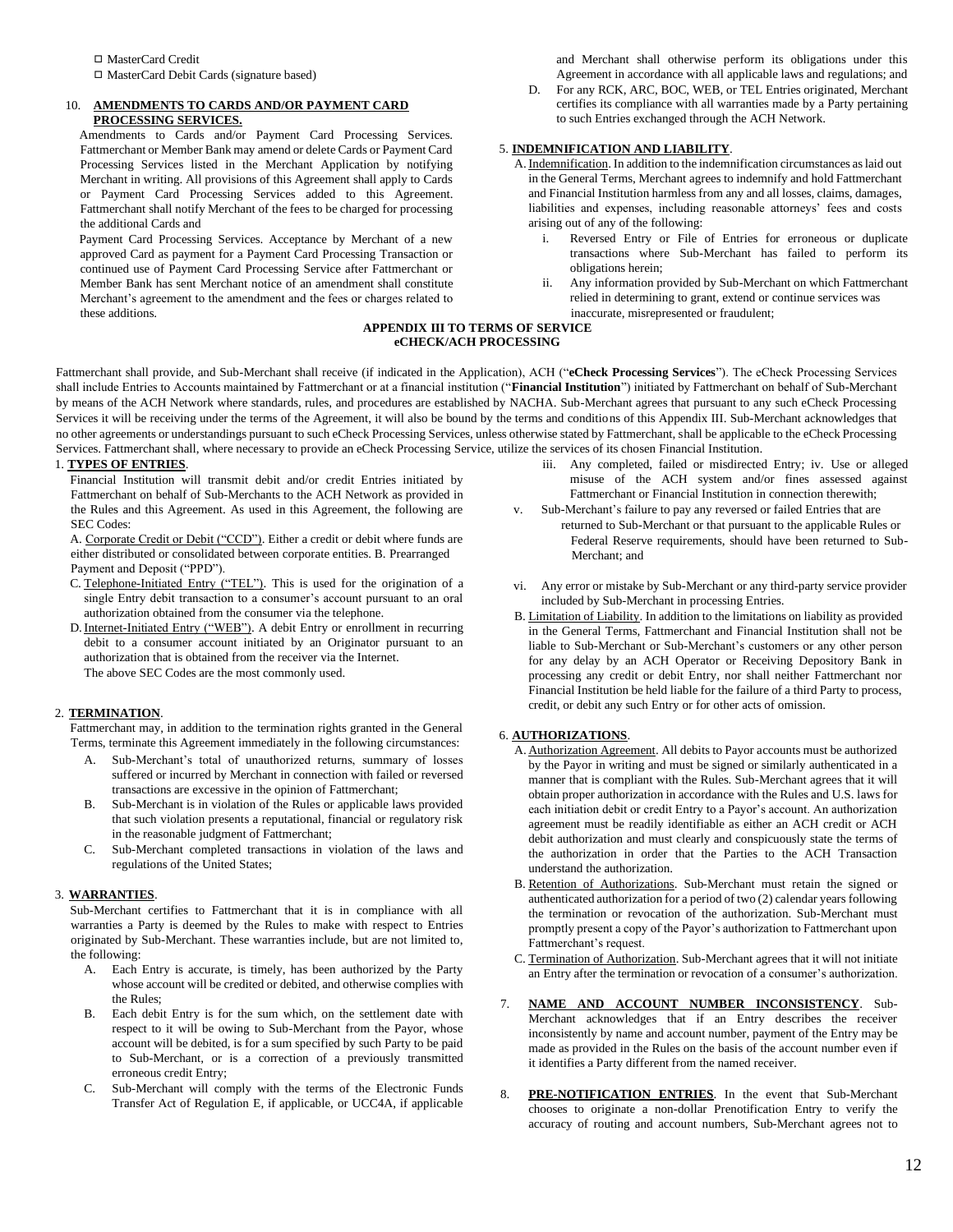initiate live dollar Entries until at least six (6) banking days following the settlement date of the Prenotification Entry. If Fattmerchant provides notice that a Prenotification Entry was rejected or returned, Sub-Merchant shall research the problem and make any necessary corrections before transmitting another Entry.

9. **PROVISIONAL CREDIT**. Sub-Merchant acknowledges that the Rules make provisional any credit given for an Entry until Fattmerchant crediting the account specified in the Entry receives final settlement. If Fattmerchant does not receive final settlement, it is entitled to a refund from the credited Party and the originator of the Entry shall not be deemed to have paid the Party.

#### 10. **TRANSMISSION OF ENTRIES**.

- A. Transmission of Entries. Sub-Merchant shall comply with any and all of Fattmerchant's procedures for conforming all Entries to the format, content, data encryption, and other specifications contained in the Rules. Sub- Merchant authorizes Fattmerchant and Financial Institution to transmit all Entries received in accordance with the terms of this Agreement and to credit or debit such Entries to the specified accounts.
- B. Form and Format of Entries. Fattmerchant shall notify Sub-Merchant whether Entries shall be in the form of balanced or unbalanced files. If Fattmerchant requires a balanced file, then Fattmerchant shall control when and where offset Entries occur. If Fattmerchant requires that Entries shall be in the form of an unbalanced file, then this means an Entry contains only the originating items for that Entry without any corresponding offset or settlement transaction.
	- i. Credit Entries. Fattmerchant reserve the right to require that Merchant pay Fattmerchant in immediately available funds, at the

time of transmittal or at any time prior to settlement, the amount of each credit Entry submitted by Sub-Merchant. ii. Debit Entries. Fattmerchant shall on the applicable Settlement Date credit the account with the amount of each debit Entry transmitted to Fattmerchant. In the event any Entry is returned in accordance with the Rules by a Receiving Depository Bank after Fattmerchant has provided credit, Merchant shall, upon demand, repay Fattmerchant the amount of the Return Entry.

- iii. Entry Settlement. Sub-Merchant shall provide Fattmerchant or Financial Institution, if so directed by Fattmerchant, with immediately available funds not later than 8:00 a.m. local time on each Settlement Date sufficient to pay all Entries initiated by Sub-Merchant hereby authorizes and instructs Fattmerchant to make deposits, withdrawals and transfers to and from the Operating Account as appropriate or necessary in connection with any of the eCheck Processing Services provided by Fattmerchant under this Agreement. Notwithstanding anything in this Agreement to the contrary, Fattmerchant reserves the right to require that sufficient collected funds be in the Operating Account prior to the time any Entry is processed by Fattmerchant under this Agreement.
- C. Security of Transmission. Fattmerchant is responsible for establishing and maintaining the procedures to safeguard against unauthorized transmissions. Sub-Merchant agrees to comply with any procedures or safeguards required by Fattmerchant in carrying out its security obligations. Sub-Merchant warrants that no individual will be allowed to initiate transfers in the absence of proper supervision and safeguards, and agrees to take reasonable steps to maintain confidentiality of the Security Procedures and any Passwords, codes, security devices and related instructions provided by Fattmerchant in connection with the eCheck Processing Services.

#### 11. **EXPOSURE LIMITS**.

Sub-Merchant shall comply with the monetary file limits established by Fattmerchant based on regulatory file limit guidelines as notified by Fattmerchant. Sub-Merchant agrees that Fattmerchant will not process an Overlimit Entry. Fattmerchant will suspend any Overlimit Entry submitted by Sub-Merchant and may, following its receipt of an Overlimit Entry, suspend all In-Process Entries. Sub-Merchant acknowledges that any Overlimit Entry or other In-Process Entries suspended by Fattmerchant will not settle on their scheduled Settlement Date. If Sub-Merchant wishes to initiate an Entry through Fattmerchant that would cause the amount of In-Process Entries to exceed the Entry Settlement Limit, Sub-Merchant may submit to Fattmerchant its request to initiate an Entry that otherwise would be an Overlimit Entry. Sub-Merchant must submit its request at least two (2) banking days prior to the date on which Sub-Merchant wishes to initiate the Entry that otherwise would be an Overlimit

Entry. Fattmerchant may require from Sub-Merchant financial or other information in connection with Fattmerchant's consideration of the request. Fattmerchant may grant or deny the request at its sole discretion. In addition to the foregoing, Fattmerchant generally reserves the right to limit the nature and amount of the preauthorized debit/credit Entries processed under this Agreement or to refuse to process any debit/credit Entries under this Agreement if, in Fattmerchant 's sole judgment (i) there is reasonable cause to believe that any Entry will be returned or will not settle in the ordinary course of the transaction for any reason, (ii) to do otherwise would violate any limit set by the applicable clearing house association or any governmental authority or agency to control payment system risk, or (iii) a preauthorized credit Entry or the return of a preauthorized debit Entry would create an overdraft of the Operating Account. If any of the foregoing actions are taken by Fattmerchant with respect to a particular preauthorized debit/credit Entry, Fattmerchant will notify Sub-Merchant as promptly as practicable, but in no event later than two (2) banking days after the decision.

#### 12. **CANCELLATION, REJECTION, RETURN OR CHANGE OF ENTRIES**.

- A.Cancellation or Amendment of Entries. Sub-Merchant shall have no right to cancel or amend any Entry/File after receipt of Entry/File by Fattmerchant. However, Fattmerchant shall use reasonable efforts to act on a request by Sub-Merchant to cancel an Entry/File before transmitting it to the ACH Network or processing it as an on-us Entry. Fattmerchant shall not have liability if it fails to affect the requested cancellation.
- B. Rejection of Entries. Fattmerchant has the sole discretion to reject any Entry/File, including an on-us Entry, which does not comply with the Rules or U.S. laws and regulations pursuant to this Agreement, and may reject any Entry if Sub-Merchant is not otherwise in compliance with the terms of the Agreement. Fattmerchant shall notify Sub-Merchant of such rejection no later than the Business Day such Entry would otherwise have been transmitted by Fattmerchant to the ACH Network or, in the case of an on-us Entry, its Effective Entry Date. It shall be the responsibility of Merchant to remake any Entries or Files rejected by Fattmerchant or the ACH operator.
- C. Return Entries. To the extent Fattmerchant has allowed Sub-Merchant to withdraw funds related to a Return Entry and sufficient funds are not available in the Operating Account to reimburse Fattmerchant, Sub- Merchant shall provide the immediately available funds to Fattmerchant in the amount necessary to reimburse Fattmerchant or Fattmerchant shall be authorized to take the outstanding funds from the Reserve Account if one has been established.
- D. Notification of Change. Fattmerchant will notify Sub-Merchant of Correction Entries ("COR"), which are commonly referred to as Notification of Change ("NOC") Entries, received no later than two (2) banking days after the settlement date of the NOC. Sub-Merchant shall make the submitted changes within six (6) days of receipt of the NOC information or before the next "live" Entry, whichever is later. If the NOC is incorrect, Sub-Merchant shall notify Fattmerchant, who shall direct Financial Institution to generate a Refused NOC and deliver it to Sub-Merchant within fifteen (15) calendar days.
- 13. REVERSALS. Sub-Merchant may initiate a reversing Entry or File of Entries for erroneous or duplicate transactions. In doing so, Sub-Merchant warrants that it has initiated the Entries or Files within five (5) banking days of the original Entry or Entries and within 24 hours of discovery of the error. Sub-Merchant also warrants that the account holder of a reversing Entry will be notified of the reversal, and the reason for the reversal, no later than the settlement day of the reversal. Notwithstanding the foregoing, reversals, whether for Entry or File of Entries for erroneous or duplicate transactions or otherwise, are not are not available and may not be initiated in connection with payments received through the Fattmerchant Bank Bill Payments solution.
- 14. **SETTLEMENT**. Pursuant to the General Terms, Merchant shall be required to maintain the Operating Account at all times during the term of this Agreement. Fattmerchant shall issue a periodic statement to Merchant that will reflect Entries credited and debited to the Operating Account. Merchant agrees to notify Fattmerchant within a reasonable time not to exceed thirty (30) calendar days (except where applicable law provides a sixty (60) calendar day review period) after Merchant receives a periodic statement of any discrepancy between Merchant's records and the information in the statement, after which time the statement will be considered accurate. Sub-Merchant agrees to cooperate with Fattmerchant and Financial Institution in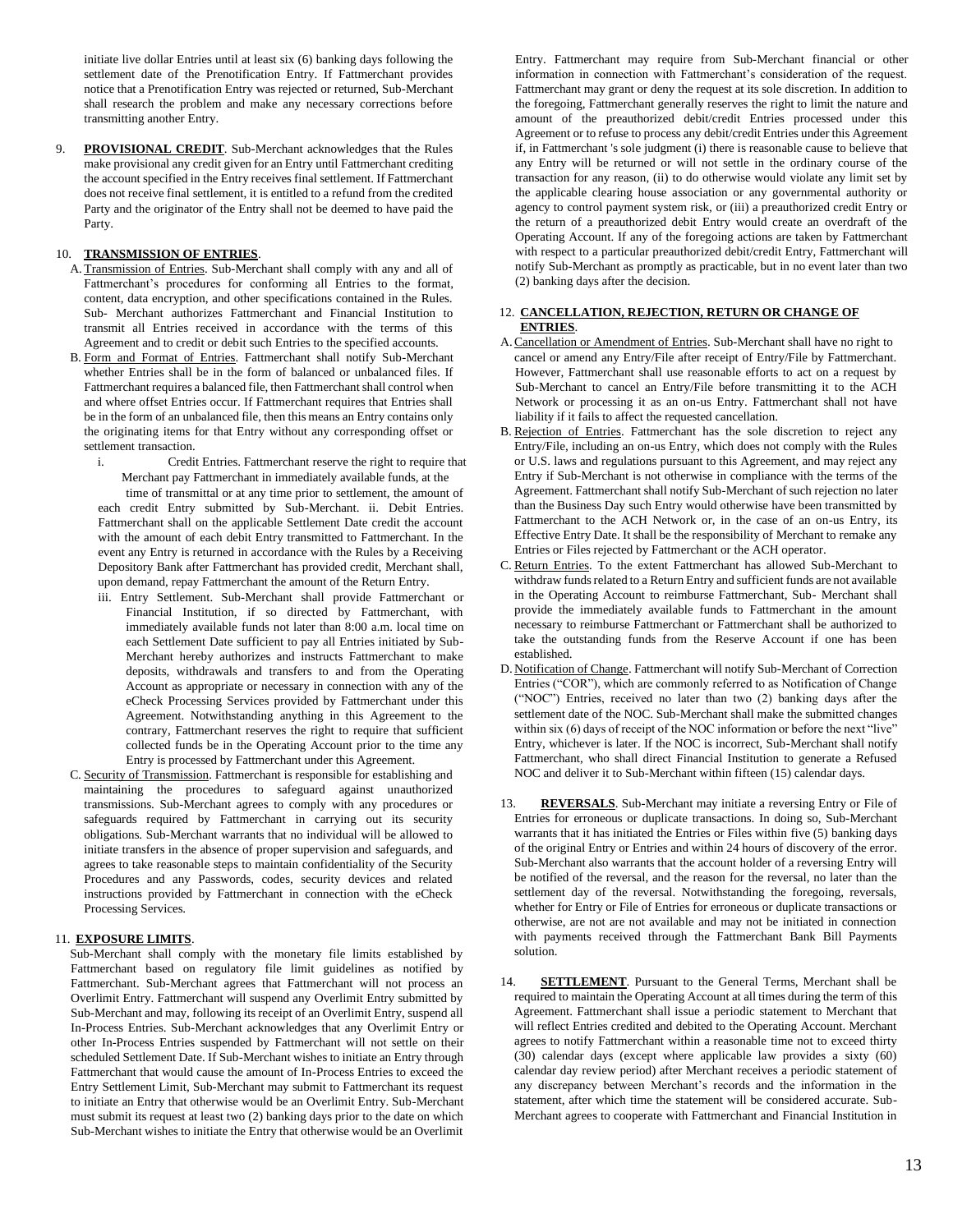performing loss recovery efforts in the event that any of the Parties may be liable to the others for damages.

15. **COMPLIANCE**. Sub-Merchant agrees to comply with and be bound by the current Rules in existence as they may be amended from time to time. The duties of Merchant set forth in this Appendix in no way limits the requirements of complying with the Rules. Any fines or liabilities imposed against Fattmerchant or Financial Institution for a violation of the Rules caused by an action and/or inaction of Merchant shall be assessed against Merchant. Costs associated with Rules publications and/or association membership will be the responsibility of Merchant.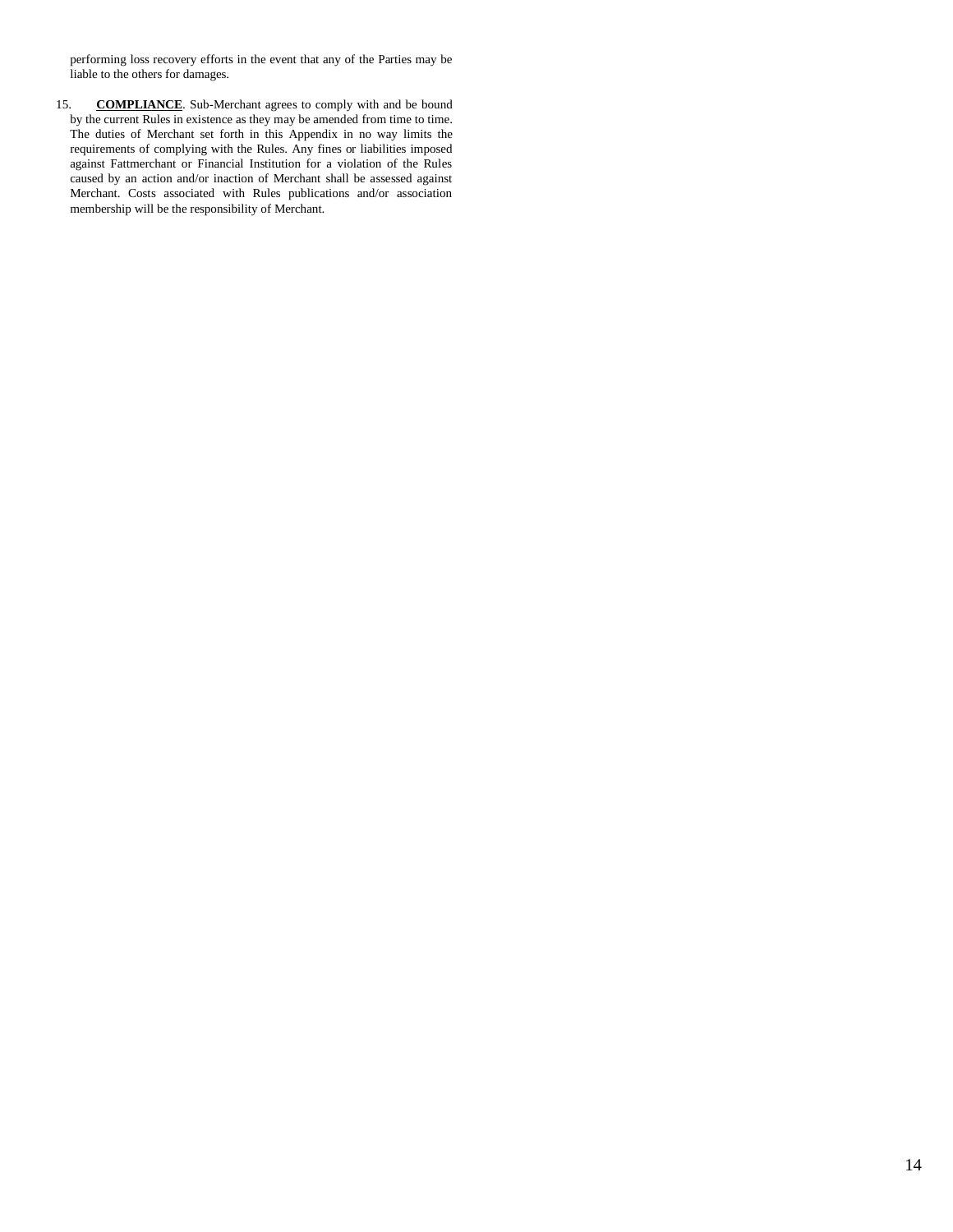## **MERCHANT SERVICES AGREEMENT FOR SUB-MERCHANTS**

This MERCHANT SERVICES AGREEMENT FOR SUB-MERCHANTS ("**Sub-Merchant Agreement**") is made among VANTIV, LLC, having its principal office at 8500 Governors Hill Drive, Symmes Township, OH 45249-1384 and its designated Member Bank (collectively "Acquirer") and

("Sub-merchant") in connection with the Agreement between Sub-merchant and Fattmerchant Inc. ("Provider"). Acquirer will provide Sub-merchant with certain payment processing services ("Services") in accordance with the terms of this Sub-Merchant Agreement. In consideration of Sub-merchant's receipt of credit or debit card funded payments, and participation in programs affiliated with MasterCard International Inc. ("MasterCard"), VISA U.S.A. Inc. ("VISA"), Discover ("Discover"), and certain similar entities (collectively, "Associations), Sub-merchant is required to comply with the Operating Regulations (defined below) as they pertain to applicable credit and debit card payments. In addition, if Sub-merchant meets certain requirements under the Operating Regulations or an Association or the Operating Regulations otherwise require, Sub-merchant may be required to enter into a direct relationship with an entity that is a member of the Associations. By executing this Sub-Merchant Agreement, Sub-merchant has fulfilled such requirement. However, Acquirer understands that Sub-merchant may have contracted with Provider to obtain certain processing services and that Provider may have agreed to be responsible to Sub-merchant for all or part of Sub-merchant's obligations contained herein.

NOW, THEREFORE, in consideration of the foregoing recitals and of the mutual promises contained herein, the parties agree as follows:

1. **Certain Sub-Merchant Responsibilities.** Sub-merchant agrees to comply, and to cause third parties acting as Sub-merchant's agent ("Agents") to comply, with the Association's and other payment network's by-laws, operating regulations and/or all other rules, policies and procedures, including but not limited to the Payment Card Industry Data Security Standard, the VISA Cardholder Information Security Program, the MasterCard Site Data Protection Program, and any other program or requirement that may be published and/or mandated by the Associations or payment networks (collectively "Operating Regulations"). Sub-merchant may review the VISA, MasterCard, and Discover websites for a copy of the Visa, MasterCard and Discover regulations. The websites are: <http://usa.visa.com/merchants/> [a](http://usa.visa.com/merchants/)nd <http://www.mastercard.com/us/merchant/> [a](http://www.mastercard.com/us/merchant/)[nd http://www.discovernetwork.com/merchants/.](http://www.discovernetwork.com/merchants/) [Su](http://www.discovernetwork.com/merchants/)b-merchant also agrees to comply with all applicable state, federal, and local laws, rules, and regulations ("Laws"). Without limiting the foregoing, S ub-merchant agrees that it will fully comply with any and all anti-money laundering laws and regulations, including but not limited to the Bank Secrecy Act, the US Treasury's Office of Foreign Assets Control (OFAC) and the Federal Trade Commission. For purposes of this section, Agents include, but are not limited to, Sub-merchant's software providers and/or equipment providers.

If appropriately indicated in Sub-merchant's Agreement with Provider, Sub-merchant may be a limited-acceptance merchant, which means that Sub-merchant has elected to accept only certain Visa and MasterCard card types (i.e., consumer credit, consumer debit, and commercial cards) and must display appropriate signage to indicate the same. Acquirer has no obligation other than those expressly provided under the Operating Regulations and applicable law as they may relate to limited acceptance. Sub-merchant, and not Acquirer, will be solely responsible for the implementation of its decision for limited acceptance, includi ng but not limited to policing the card type(s) accepted at the point of sale.

Sub-merchant shall only complete sales transactions produced as the direct result of bona fide sales made by Sub-merchant to cardholders, and is expressly prohibited from presenting sales transactions which are produced as a result of sales made by any person or entity other than S ub-merchant, or for any purposes related to any illegal or prohibited activity, including but not limited to money-laundering or financing of terrorist activities.

Sub-merchant may set a minimum transaction amount to accept a card that provides access to a credit account, under the following conditions: i) the minimum transaction amount does not differentiate between card issuers; ii) the minimum transaction amount does not differentiate between MasterCard, Visa, or any other acceptance brand; and iii) the minimum transaction amount does not exceed ten dollars (or any higher amount established by the Federal Reserve). Sub-merchant may set a maximum transaction amount to accept a card that provides access to a credit account, under the following condition s: Sub-merchant is a i) department, agency or instrumentality of the U.S. government; ii) corporation owned or controlled by the U.S. government; or iii) Sub-merchant whose primary business is reflected by one of the following MCCs: 8220, 8244, 8249 –Schools, Trade or Vocational; and the maximum transaction amount does not differentiate between MasterCard, Visa, or any other acceptance brand.

- 2. **Sub-Merchant Prohibitions.** Sub-merchant must not i) require a cardholder to complete a postcard or similar device that includes the cardholder's account number, card expiration date, signature, or any other card account data in plain view when mailed, ii) add any tax to transactions, unless applicable law expressly requires that a Sub-merchant impose a tax (any tax amount, if allowed, must be included in the transaction amount and not collected separately), iii) request or use an account number for any purpose other than as payment for its goods or services, iv) disburse funds in the form of travelers checks if the sole purpose is to allow the cardholder to make a cash purchase of goods or services from Sub-merchant, v) disburse funds in the form of cash unless Sub-merchant is dispensing funds in the form of travelers checks, TravelMoney cards, or foreign currency (in such case, the transaction amount is limited to the value of the travelers checks, TravelMoney cards, or foreign currency, plus any commission or fee charged by the Sub-merchant), or Sub-merchant is participating in a cash back service, vi) submit any transaction receipt for a transaction that was previously charged back to the Acquirer and subsequently returned to Sub-merchant, irrespective of cardholder approval, vii) accept a Visa consumer credit card or commercial Visa product issued by a U.S. issuer to collect or refinance an existing debt, viii) accept a card to collect or refinance an existing debt that has been deemed uncollectable, or ix) submit a transaction that represents collection of a dishonored check. Sub-merchant further agrees that, under no circumstance, will Sub-merchant store cardholder data in violation of the Laws or the Operating Regulations including but not limited to the storage of track-2 data. Neither Sub-merchant nor its Agent shall retain or store magnetic-stripe data subsequent to the authorization of a sales transaction.
- 3. **Settlement.** Upon receipt of Sub-merchant's sales data for card transactions, Acquirer will process Sub-merchant's sales data to facilitate the funds transfer between the various Associations and Sub-merchant. After Acquirer receives credit for such sales data, subject to the terms set forth herein, Acquirer will fund Sub-merchant, either directly to the Sub-merchant-Owned Designated Account or through Provider to an account designated by Provider ("Provider Designated Account"), at Acquirer's discretion, for such card transactions. Sub-merchant agrees that the deposit of funds to the Provider Designated Account shall discharge Acquirer of its settlement obligation to Sub-merchant, and that any dispute regarding the receipt or amount of settlement shall be between Provider and Sub-merchant. Acquirer will debit the Provider Designated Account for funds owed to Acquirer as a result of the Services provided hereunder, provided that Acquirer may also debit Submerchant's designated demand deposit account ("Sub-merchant-Owned Designated Account") upon receipt of such account information from Sub-merchant or Provider, or if Acquirer deposits settlement funds into the Sub-merchant-Owned Designated Account. Further, if a cardholder disputes a transaction, if a transaction is charged back for any reason, or if Acquirer reasonably believes a transaction is unauthorized or otherwise unacceptable, the amount of such transaction may be charged back and debited from Sub-merchant or Provider.